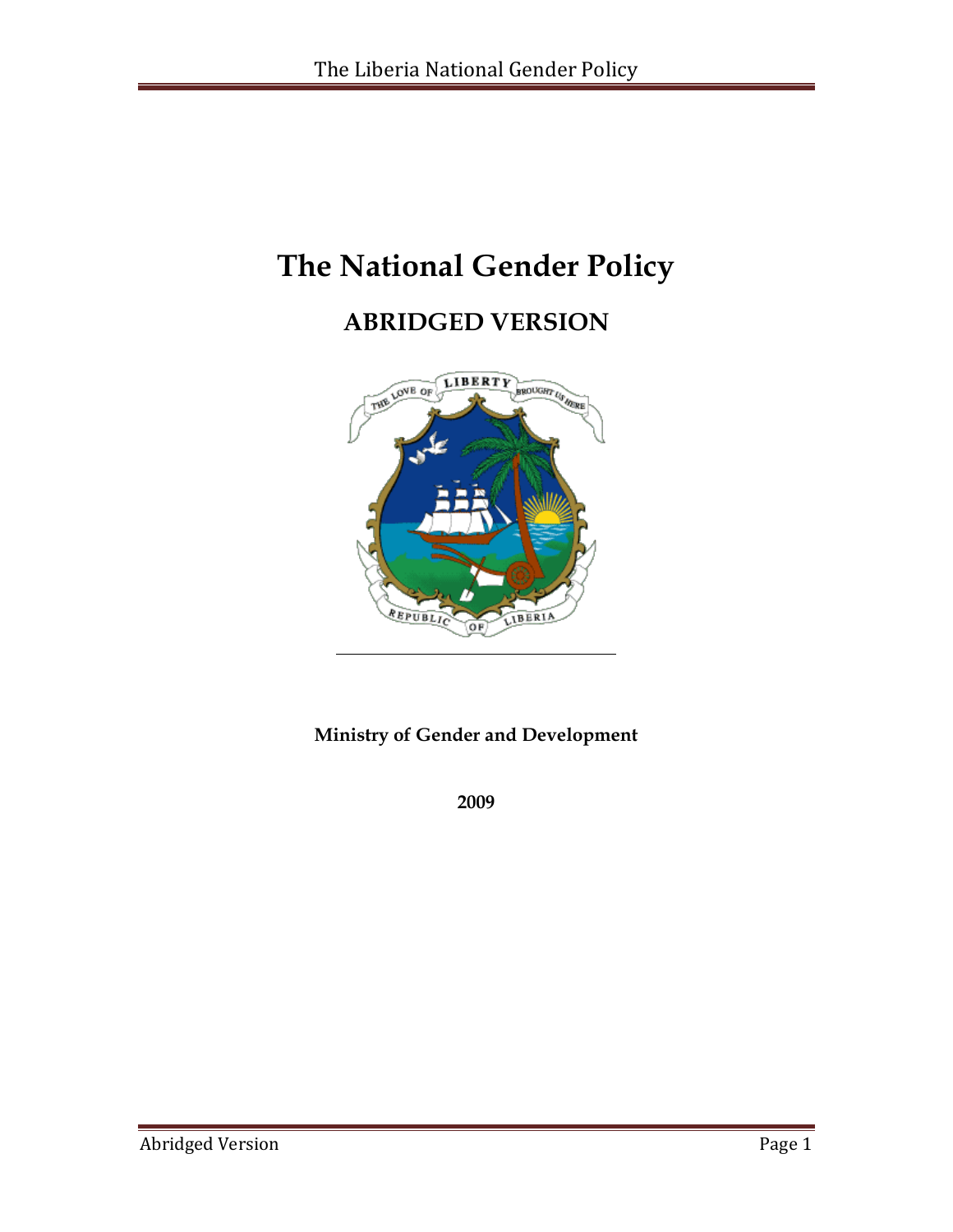# **Table of Contents**

| Page                                                                           |
|--------------------------------------------------------------------------------|
|                                                                                |
|                                                                                |
|                                                                                |
| 1.1 Background                                                                 |
| 1.2 Rationale for the NGP                                                      |
| 1.3 Vision of the Policy                                                       |
| 1.4 Policy Goal                                                                |
| 1.5 Objectives of the Policy                                                   |
| 1.6 Guiding Principles                                                         |
| .9                                                                             |
| 2.1 Women and the Economy                                                      |
| 2.2 Women and Agriculture                                                      |
| 2.3 Women and Employment                                                       |
| 2.4 Women and Education                                                        |
| 2.5 Women and health                                                           |
| 2.6 Women and Environment                                                      |
| 2.7 Human Rights and GBV                                                       |
| 2.8 Women and Access to Justice                                                |
| 2.9 Vulnerable groups                                                          |
| 2.10 Governance and the Rule of law                                            |
|                                                                                |
|                                                                                |
|                                                                                |
| Gender, Peace and National Security<br>4.1                                     |
| Gender and Livelihoods<br>4.2                                                  |
| 4.3<br>Gender and Human Rights                                                 |
| Gender and Governance<br>4.4                                                   |
| 4.5<br>Gender and the Economy                                                  |
|                                                                                |
| 5.0 INSTITUTIONAL ARRANGEMENTS FOR IMPLEMENTATION22                            |
| 5.1 Institutional Framework Matrix                                             |
|                                                                                |
|                                                                                |
| 6.1. Monitoring, Evaluation and Reporting<br>6.2 Overall Evaluation Indicators |
|                                                                                |
|                                                                                |
|                                                                                |
|                                                                                |
|                                                                                |
|                                                                                |
| Table 1: Public Service Representation of Women and Men at Higher Level11      |
| Table 2: Number of women appointed to positions of trust by the President15    |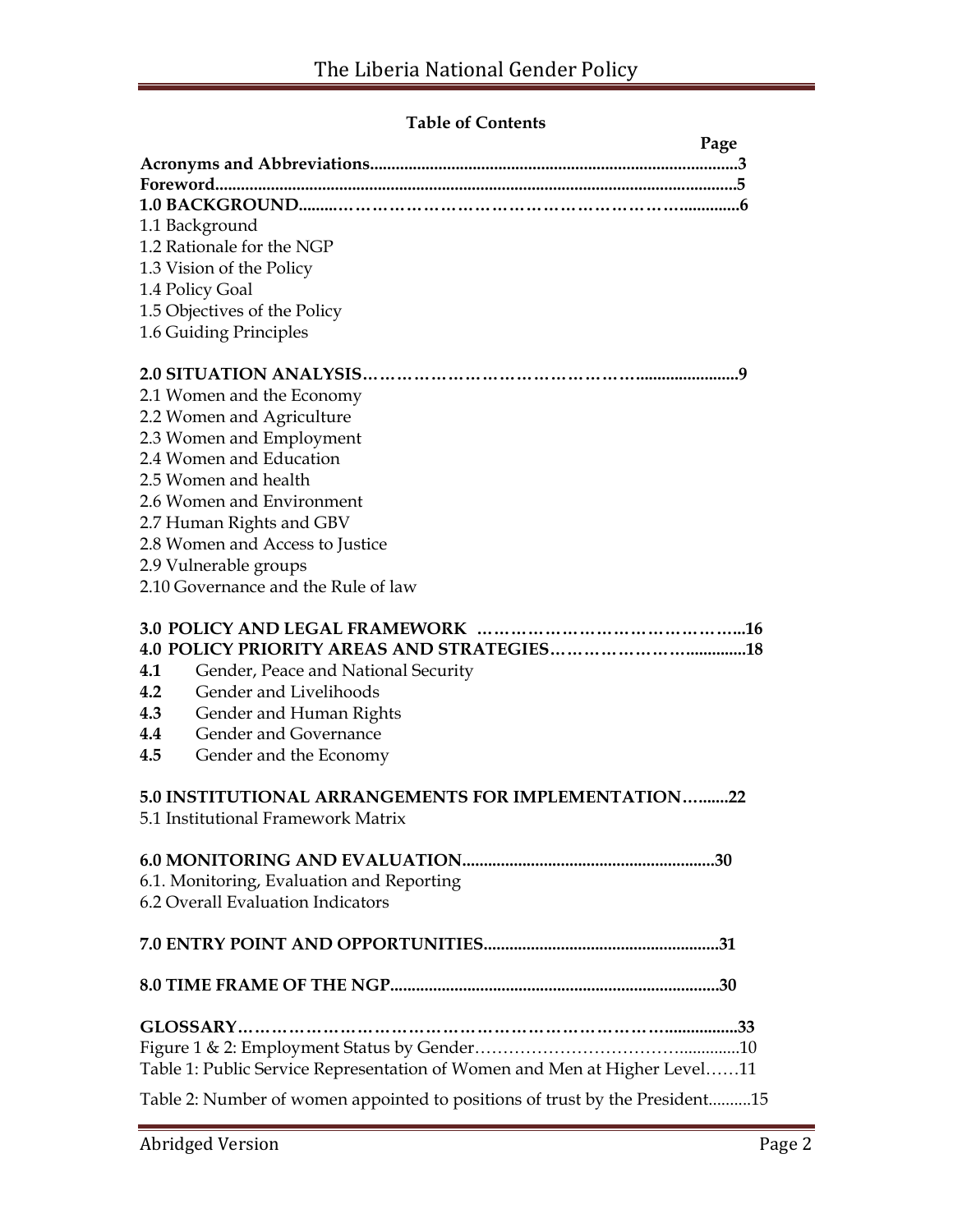# **Acronyms and Abbreviations**

| <b>AFELL</b><br><b>AIDS</b><br>AU<br><b>BCR</b><br><b>CEDAW</b> | Association of Female Lawyers of Liberia<br>Acquired Immunodeficiency Syndrome<br>African Union<br>Bureau of Correction and Rehabilitation<br>Convention on Elimination on All Forms of<br><b>Discrimination Against Women</b> |
|-----------------------------------------------------------------|--------------------------------------------------------------------------------------------------------------------------------------------------------------------------------------------------------------------------------|
| <b>CRC</b>                                                      | Convention on the Rights of Child                                                                                                                                                                                              |
| <b>CSOs</b>                                                     | Civil Society Organizations                                                                                                                                                                                                    |
| <b>DEVAW</b>                                                    | Declaration on Violence Against Women                                                                                                                                                                                          |
| <b>DDRR</b>                                                     | Demobilization, Disarmament, Rehabilitation,                                                                                                                                                                                   |
|                                                                 | Reintegration.                                                                                                                                                                                                                 |
| <b>ECOWAS</b>                                                   | <b>Economic Community of West African States</b>                                                                                                                                                                               |
| <b>FAWE</b>                                                     | Forum for African Women Educationalists                                                                                                                                                                                        |
| <b>FGM</b>                                                      | <b>Female Genital Mutilation</b>                                                                                                                                                                                               |
| <b>GBV</b>                                                      | Gender Based Violence                                                                                                                                                                                                          |
| <b>GFP</b>                                                      | <b>Gender Focal Point</b>                                                                                                                                                                                                      |
| <b>GMS</b>                                                      | Gender Management System                                                                                                                                                                                                       |
| <b>GTFs</b>                                                     | <b>Gender Task Forces</b>                                                                                                                                                                                                      |
| <b>HIV</b>                                                      | Human Immunodeficiency Virus                                                                                                                                                                                                   |
| <b>ICT</b>                                                      | Information Communication and Technology                                                                                                                                                                                       |
| <b>ICPD</b>                                                     | International Conference on Population and                                                                                                                                                                                     |
|                                                                 | Development                                                                                                                                                                                                                    |
| <b>IEC</b>                                                      | Information Education Communication                                                                                                                                                                                            |
| <b>LEEP</b>                                                     | Liberian Emergency Employment Program                                                                                                                                                                                          |
| <b>LNP</b>                                                      | Liberia National Police                                                                                                                                                                                                        |
| <b>LISGIS</b>                                                   | Liberia Institute<br>of Statistics<br>Geo<br>and                                                                                                                                                                               |
|                                                                 | <b>Information Service</b>                                                                                                                                                                                                     |
| <b>LDHS</b>                                                     | Liberia Demographic and Health Survey                                                                                                                                                                                          |
| <b>MDG</b>                                                      | Millennium Development Goals                                                                                                                                                                                                   |
| <b>MSMEs</b>                                                    | Micro, Small and Medium Enterprises                                                                                                                                                                                            |
| <b>MoGD</b>                                                     | Ministry of Gender and Development                                                                                                                                                                                             |
| M & E                                                           | Monitoring and Evaluation                                                                                                                                                                                                      |
| <b>NGP</b>                                                      | National Gender Policy                                                                                                                                                                                                         |
| <b>NGO</b>                                                      | Non-Governmental Organizations                                                                                                                                                                                                 |
| <b>NARDA</b>                                                    | New African Research and Development Agency                                                                                                                                                                                    |
| <b>NEPAD</b>                                                    | New Partnership for African Development                                                                                                                                                                                        |
| <b>PLWHA</b>                                                    | People Living with HIV and AIDS                                                                                                                                                                                                |
| <b>PRSP</b>                                                     | <b>Poverty Reduction Strategy Paper</b>                                                                                                                                                                                        |
| <b>PWD</b>                                                      | Persons with Disabilities                                                                                                                                                                                                      |
| <b>STI</b>                                                      | Sexually Transmitted Infection                                                                                                                                                                                                 |

Abridged Version Page 3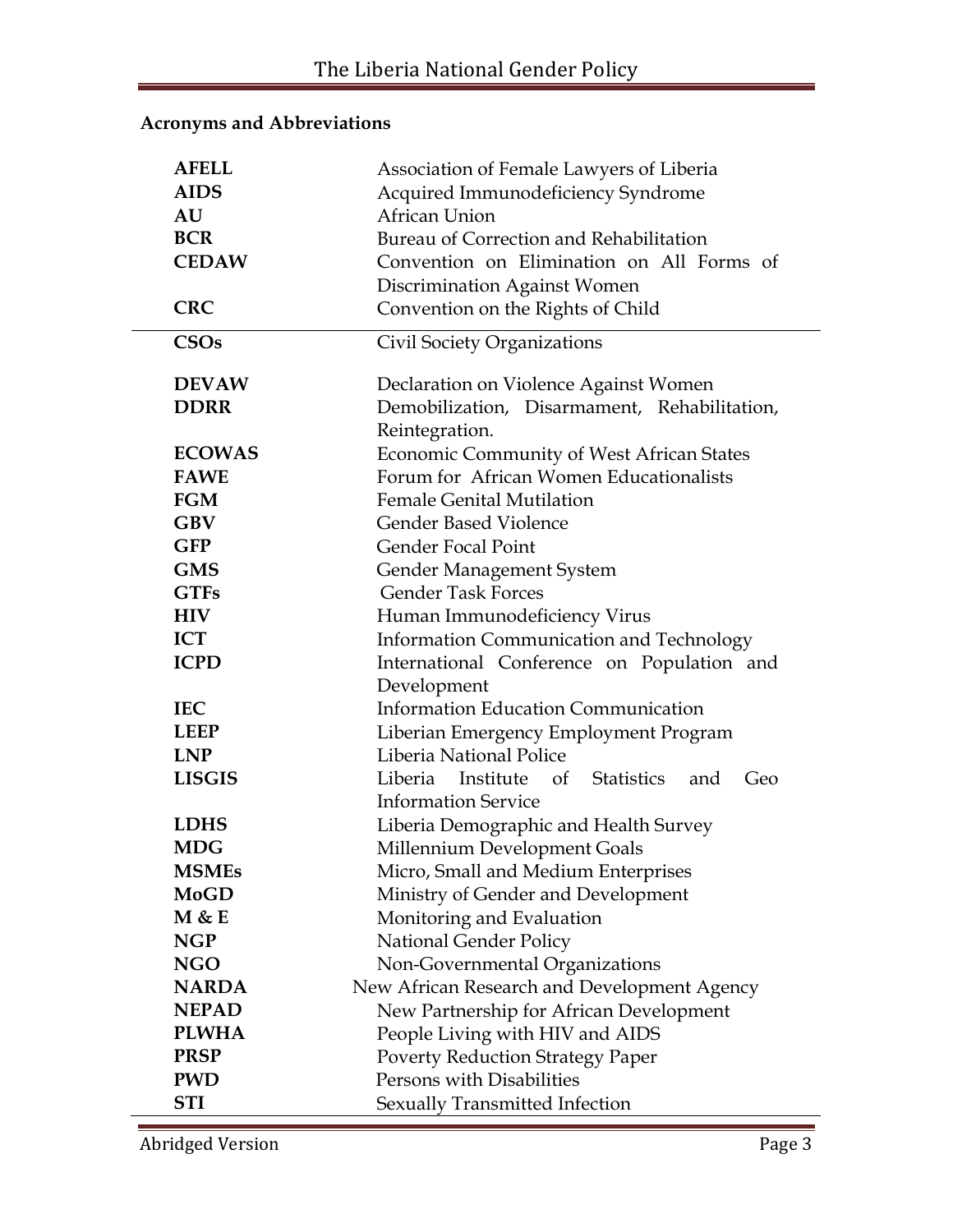| <b>SWAAL</b><br><b>SDGEA</b> | Society for Women and AIDS in Africa/Liberia<br>Solemn Declaration on Gender Equality in<br>Africa |
|------------------------------|----------------------------------------------------------------------------------------------------|
| <b>SGBV</b>                  | Sexual and Gender Based Violence                                                                   |
| <b>TBA</b>                   | Traditional Birth Attendant                                                                        |
| <b>UN</b>                    | <b>United Nations</b>                                                                              |
| <b>UNMIL</b>                 | United Nations Mission in Liberia                                                                  |
| UNIFEM,                      | United Nations Development Fund for Women                                                          |
| UNFPA,                       | United Nations Population Program                                                                  |
| <b>UNDP</b>                  | United Nations Development Program                                                                 |
| <b>WACP</b>                  | Women and Children Protection                                                                      |
| <b>WONGOSOL</b>              | Women NGO Secretariat of Liberia                                                                   |
| <b>ZOES</b>                  | Traditional Leaders - Teachers of Traditional<br>Values (Women and Men).                           |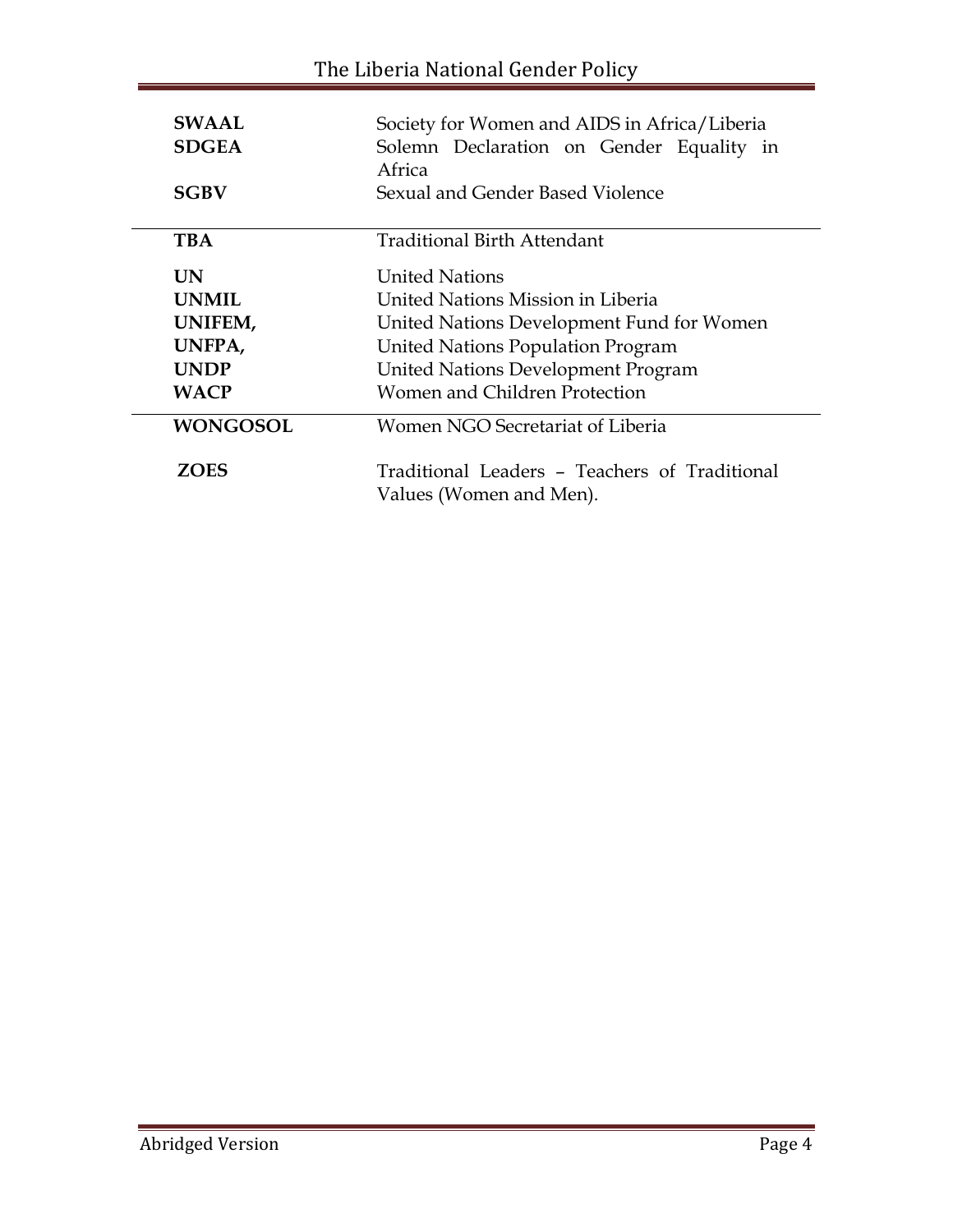#### **Foreword**

The National Gender Policy is an instrument for change illustrating the Government's bold step to breaking with the past and moving on with sustainable development for both women and men in Liberia. The Policy demonstrates high political will and commitment by the Government to eliminate all forms of gender based discrimination in order to achieve gender equality.

Despite these commitments, much more remains to be done. Women in Liberia still face discrimination and marginalization in many ways. Women do not share equally in the fruits of production. Gender disparities and unacceptable inequalities persist at all levels. Deeply entrenched attitude against women and girls, perpetuate inequality and discrimination against women in public and private life, on a daily basis. It is important to note that, equal opportunity for all people is essential to the construction of a just and democratic society.

The vision of this NGP is to guide the country towards achieving gender equity and equality, building and utilizing the potential of women and men, boys and girls in pursuing and benefiting from national development goals.

The NGP has emerged from a participatory and inclusive process involving Government Ministries and Agencies, public and private institutions, women's NGOs, religious leaders, cultural leaders and Zoes, Persons with Disabilities, Persons living with HIV and Aids, the national legislature, media practitioners, other civil society organizations, youth and community based organizations at nationwide. The NGP is a powerful tool, calling for the integration of gender perspectives in all policies and programs. It shall be our guide and constant point of reference in mainstreaming gender in all sectors, Government Ministries, Agencies, Public and Private Institutions. I ask that it be disseminated widely nationally and locally. The implementation of its goals, objectives and measures must be actively monitored by all stakeholders.

The NGP places heavy responsibility on line Ministries and Agencies to play a key role in follow-up, implementation and monitoring. As the Minister for Gender and Development, I will ensure that the recommendations directly made to the MoGD are implemented swiftly and effectively. I will work with my colleagues in Line Ministries, Agencies, Corporations, NGOs, CBOs and Development Partners, to ensure that a coordinated system-wide approach is used in mainstreaming gender in our development processes.

We are grateful to the Development Partners, who have provided funding and technical support for the National Gender Policy and sincerely thank those who have spent hours and days in preparing this Document. Let us all work together, to ensure that, the equal rights of women and men as guided by the NGP becomes a reality. Let us all work together to implement it.

Vabah K. Gayflor Minister of Gender and Development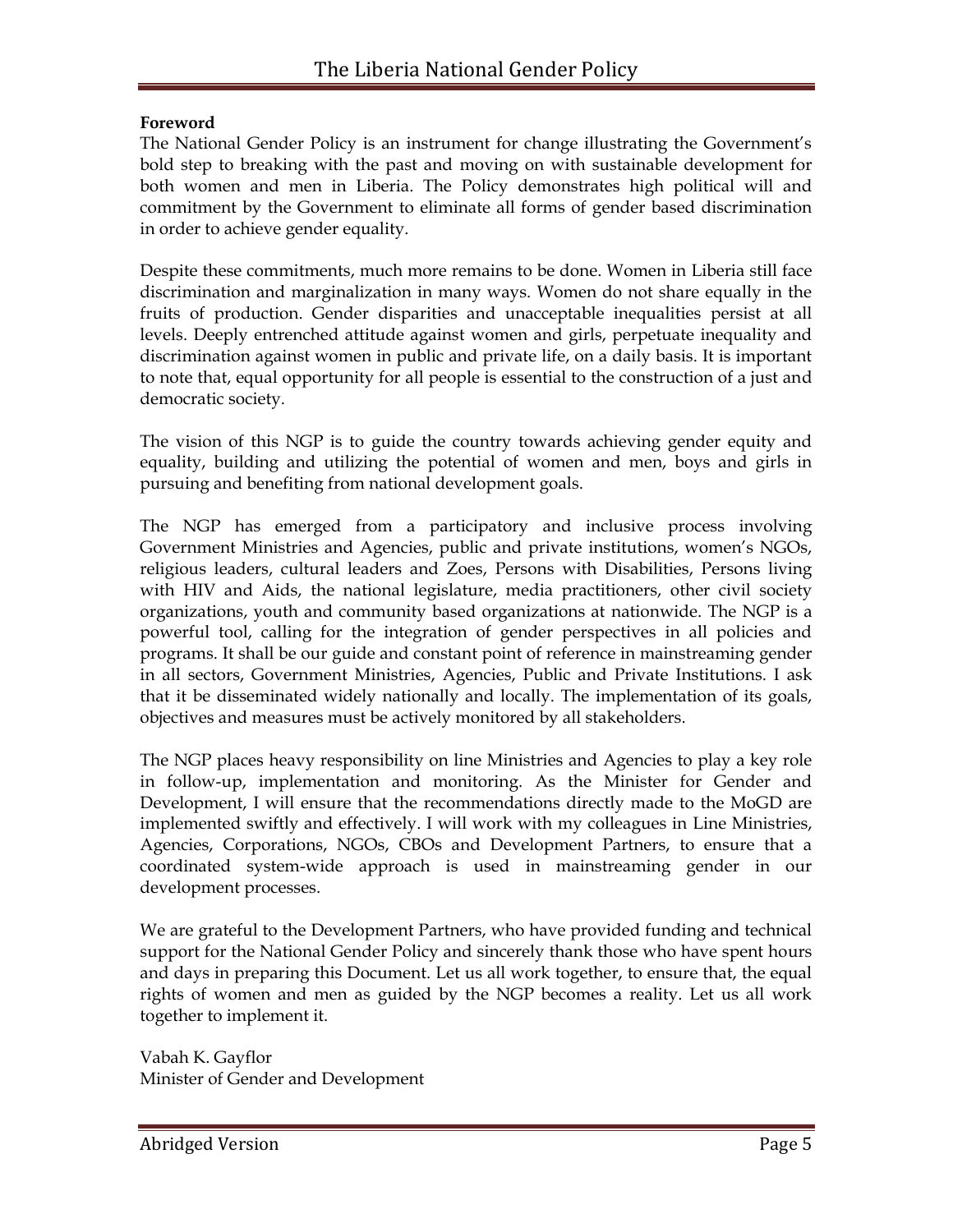# **1.0 INTRODUCTION AND POLICY CONTEXT**

#### **1.1 BACKGROUND**

Gender disparities and imbalances are common in every sphere of life in Liberia. In most cases, women are disproportionately and unfairly represented. This leads to a variety of social problems that can be associated with gender inequality and imbalance such as unequal gender relations and power relations, lack of access to basic services, economic disempowerment, low participation in decision making, lack of access to legal and judicial services as well as vulnerability to HIV and AIDS.

Gender inequality and women's marginalization in Liberia is maintained and sustained by traditional and religious perceptions of women as subordinate and men as superior. Girls and boys, women and men are socialized and culturally ascribed different and rigid roles, duties and responsibilities with regard to division of labor, access and control over resources and decision-making positions. In turn, these are transferred to schools, the community and the work places. They, subsequently translate into gender inequalities, gender biases and discrimination in the society, some of which are projected in high incidences of GBV against women and girls; persistent abuse of the rights of women; sexual abuse of the girl child and teenage pregnancy; girls dropping out of school; women's excessive poverty and dependency on men; and over-burden of workload on women. All of these limit women's effective participation in society and benefiting from development.

Despite progress made since the end of the civil war, in many sectors of the Liberian society, women and girls continue to have limited access to education and health services and the formal economy. With notable few exceptions including the Presidency, women have been missing out on opportunities and participation in management and decision-making positions at all levels of the society.

The National Gender Policy (NGP) is intended to eradicate and eliminate all gender related problems in Liberia.

# **1.2 Rationale for the NGP**

Promoting gender equality is now globally accepted as a development strategy for reducing poverty levels among women and men, improving health and living standards and enhancing efficiency of public investments. The attainment of gender equality is not only seen as an end in itself and human rights issue, but as a prerequisite for the achievement of sustainable development.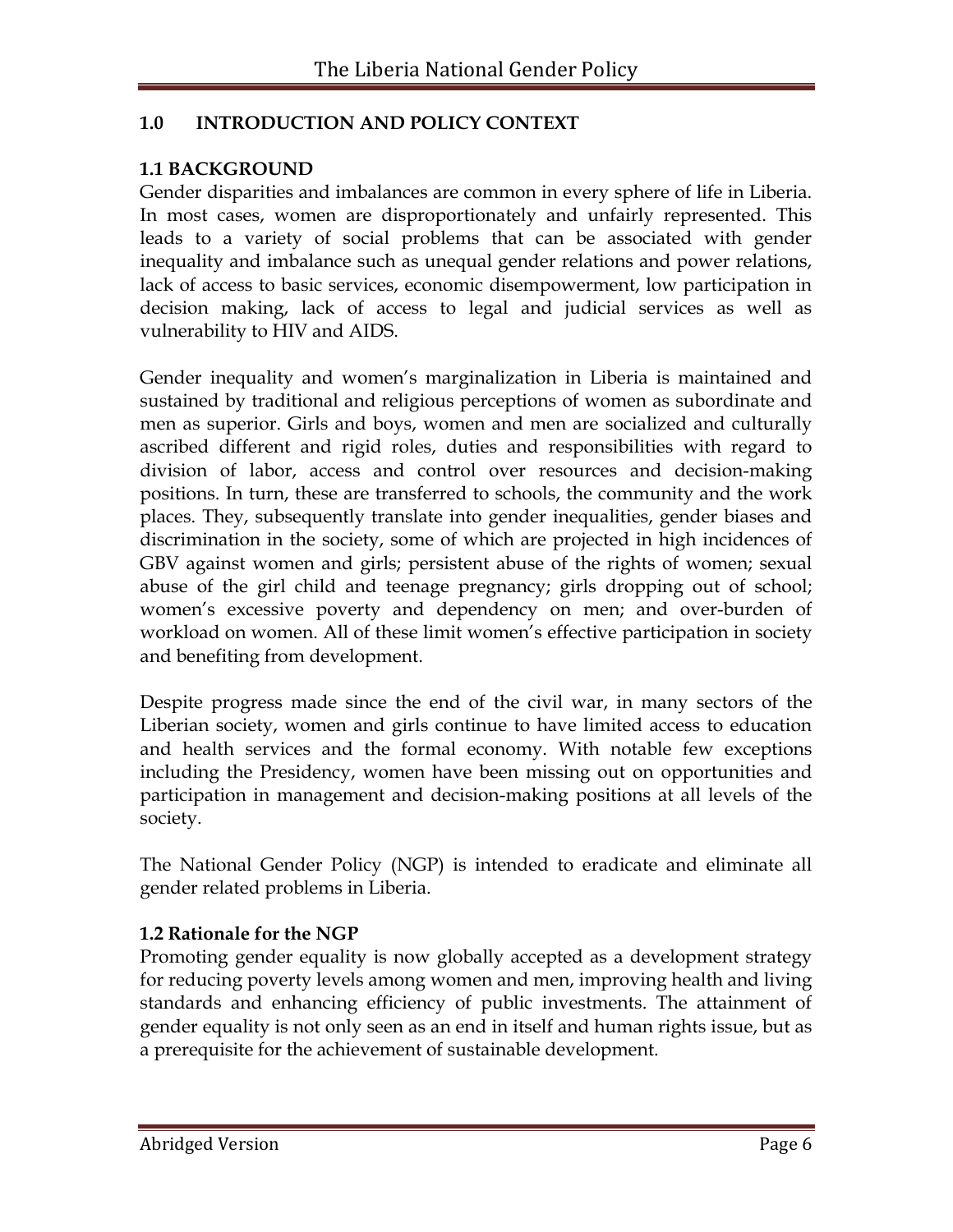The National Gender Policy for Liberia is an instrument for change, illustrating Government's 'bold step to breaking with the past'. As an instrument of change, it is a sign of high level and strong commitment by Government to address gender equality and women's empowerment issues effectively. The Policy provides an overall context for mainstreaming a gender perspective into the national development agenda. In particular, the Policy also provides a mechanism for accountability within the Government itself and also for other stakeholders, in eliminating all forms of gender based discrimination.

# **1.3 Vision of the Policy**

A just society where girls and boys, women and men enjoy their human rights equally on the basis of non discrimination; where the full potentials of all, irrespective of sex, are harnessed towards achieving equitable rapid economic growth and equal access to social, financial and technological resources.

# **1.4 Policy Goal**

The Overall Goal of the NGP is to promote gender equitable, socio-economic development and improve national capacities for enhanced gender mainstreaming in the national development processes.

# **1.5 Objectives of the Policy**

The Overall Objective of the NGP is to serve as a framework and guideline in mainstreaming gender and empowering women and vulnerable groups in the national development processes. Other objectives are to enhance women's and girls' empowerment for sustainable and equitable development; create and strengthen gender responsive structures, processes and mechanisms for development in which both women and men participate equally, have access to, and benefit from all the country's resources.

# **1.6 Guiding Principles**

The NGP is derived from the Government's commitment to equality for all citizens as enshrined in the **Constitution of the Republic of Liberia** and the human rights instruments - treaties, conventions- that the Liberia Government is a party to at the global, regional and sub-regional levels. Liberia has ratified the Convention on the Elimination of All Forms of Discrimination Against Women (CEDAW).

The National Gender Policy has also been guided by the commitments made at all the United Nations and African Union conferences on Women and in particular to the implementation of the Vienna Declaration and Program of Action in 1993, and the Beijing Platform for Action in 1995. Liberia is party to the African Union Solemn Declaration on Gender Equality signed in 2004. It has signed and ratified the African Charter on Human and People's Rights on the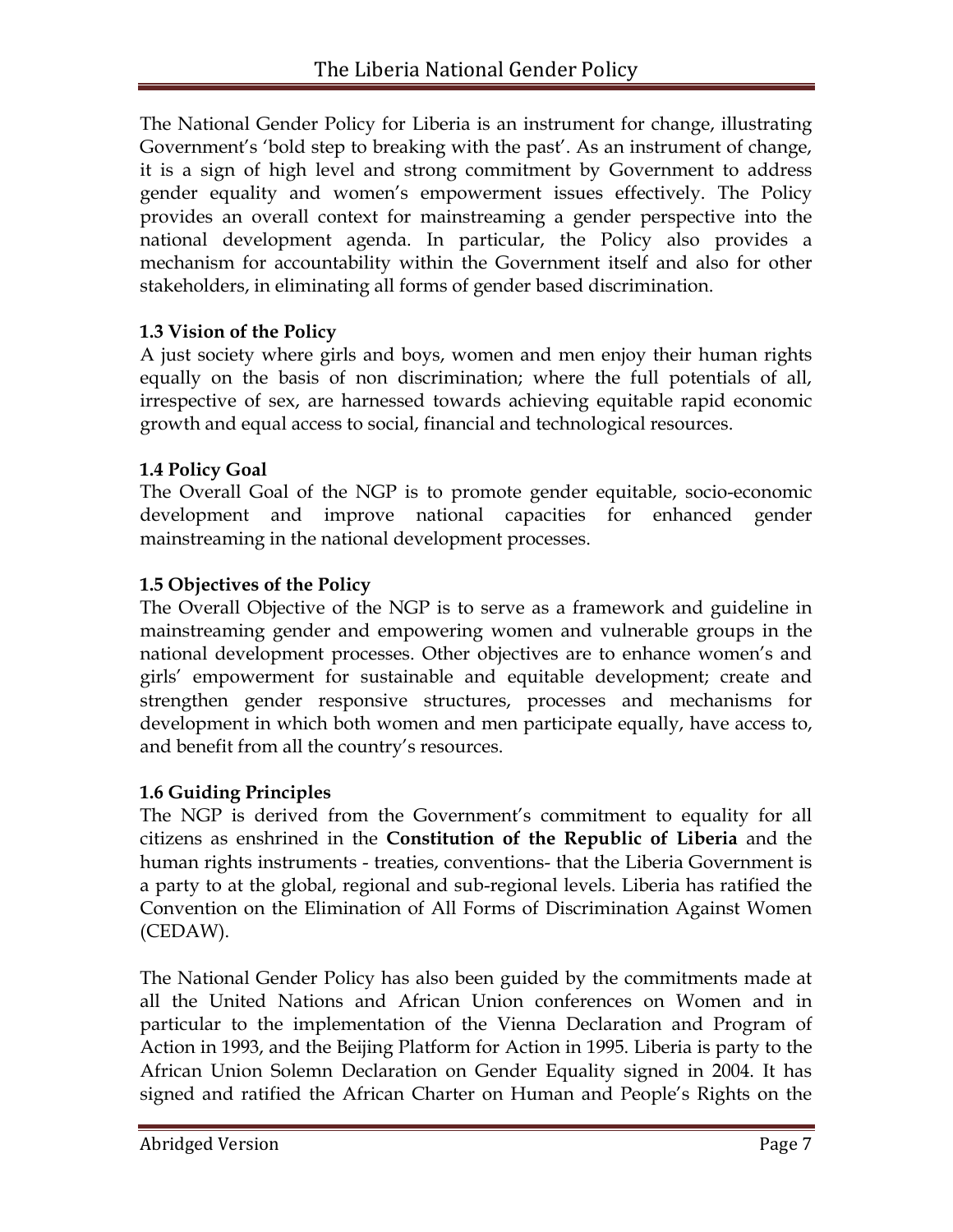Rights of Women in Africa in 2005. Liberia is also a signatory to the Millennium Declaration which makes it clear that the Millennium Development Goals (MDGs) are underpinned by economic, social and cultural rights. The NGP subscribes to the development orientation enshrined in the MDGs. The NGP does not only refer to the third MDG goal, Achieving Gender Equality and Women's Empowerment but to all the other seven goals, concerning poverty, education, health, environment and partnerships for development. They have to be gender-responsive. This is because it cannot be presumed that women and men face the same situation in these domains, and that all women and all men face the same situation. When framing strategies and outcomes in these sectors and thematic areas, the gender differences, disparities and issues have to be taken into account.

State parties who have made commitments to human rights become duty-bearers who have an obligation to meet their commitments and are accountable for progress made. All sectors need to apply a gender lens to the diagnosis of their sector. They need to consider how the achievement of gender equality supports their own sectoral objectives. They need to put in place mechanisms that ensure their interventions promote gender equality and achieve tangible results. All Ministries and Agencies need to refer to the gender-responsive elements of the conventions, treaties, conferences, MDG goals that are relevant to their sector when developing their strategies, programs, budgets, and monitoring and evaluation frameworks.

The MoGD shall aim at promoting all inclusive and multi-sectoral approach ensuring early involvement of all stakeholders, working to obtain commitments by various players and guided by the following values:

- i) Maximum involvement of all Ministries and Government Agencies;
- ii) Coordination and consultation among all stakeholders;
- iii) Public Participation at all levels, in the policy implementation;
- iv) Involvement of non-governmental organizations and civil society;
- v) Professionalism in all actions of policy implementation;
- vi) Transparency and accountability.

Establishing these principles will address the main areas of policy implementation, overcoming administrative complexities, ensuring commitments and ownership by all stakeholders; being sensitive to the changes proposed by the policy; and ensuring an effective implementation of the Strategic Plan as drawn from the policy objectives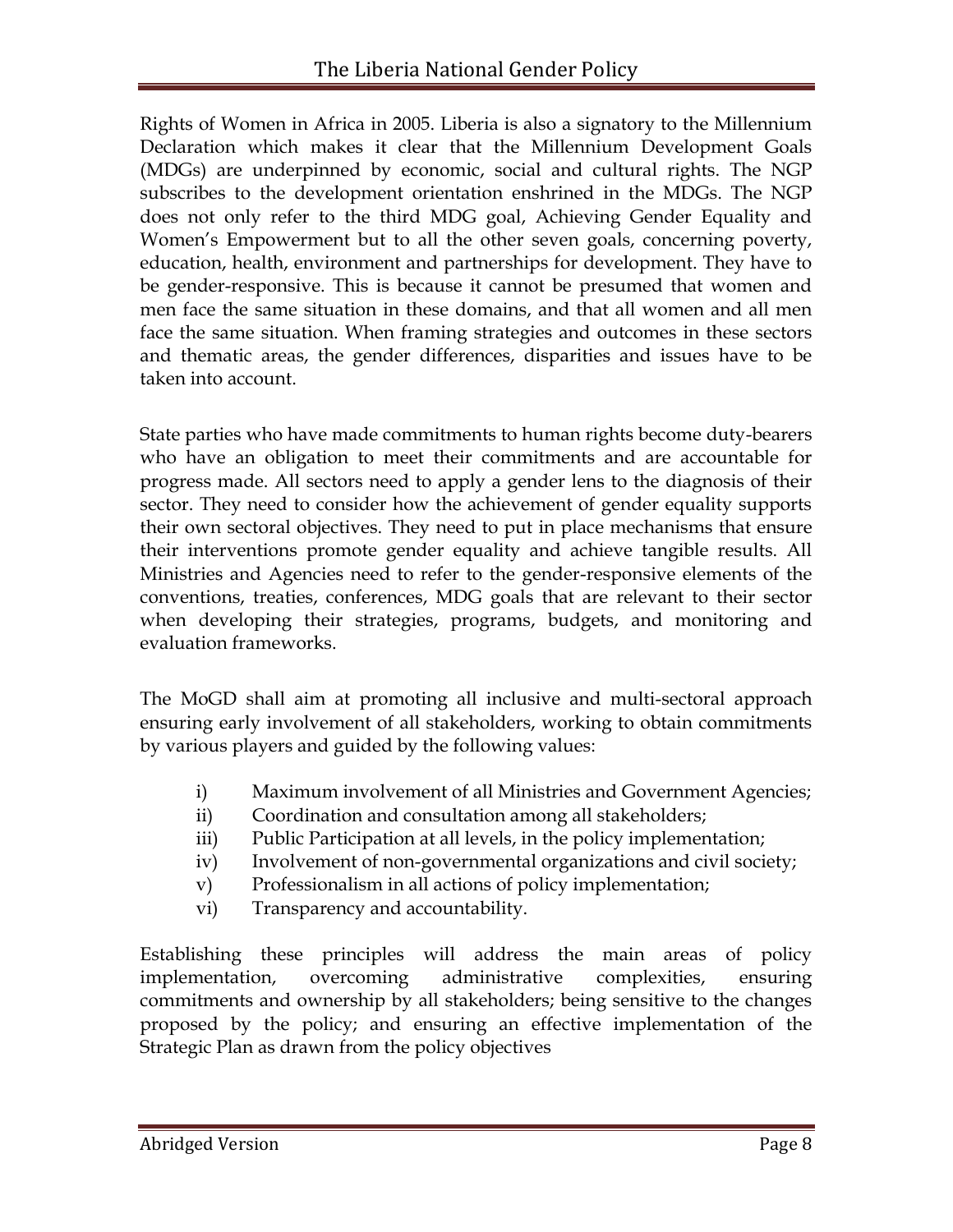# **2.0 SITUATION ANALYSIS**

#### **2.1 Women and the Economy**

Women and girls play central role in Liberia's economy but face various structural constraints hindering them from effective participation in economic activities. These include limited access to inputs and services essential for carrying out productive functions; lack of an enabling environment to contribute effectively to the economy; absence from important key sectors and sources of employment such as public works and infrastructure rehabilitation; and male dominance in timber, mining and rubber which are key sources of Liberia's economic base. Customary practices, norms and biases continue to prevent women from obtaining land, credit, productive inputs and information.

# **2.2 Women and Agriculture**

Women are major players in the agriculture sector, providing 80% of agricultural labor force, 76% of cash crop production, 93% of food crop production, 85% of all marketing and trading, a vital complement to crop production for income generation, and playing a vital role in linking rural and urban markets through their informal networks. They are responsible for household food security; fetching wood and water, transport and marketing activities, and shouldering greater responsibility for care of the family. Exacerbated by the civil crisis, the number of female headed households and single parent families has increased, as have the burdens of child and family care. Despite women's contribution to the agriculture sector, women own less land and mostly depend on male relatives to access land. Although secure tenure is a problem throughout Liberia, lack of title deed places women in more vulnerable positions when faced with an economic crisis, family conflict, marital breakdown or widowhood.

# **2.3 Women and Employment**

Women make up 54% of the labor force in formal and informal sectors. Yet women and men are not equally distributed across the productive sectors, nor are they equally remunerated. Due to the gendered division of labor at home, where they carry out a larger share of unpaid family work, more women are less able to remain in full-time employment. Men are more than three times likely than women to be employed by the Civil Service, NGOs, International Organizations or Public Corporations. The manufacturing sector hires men at a rate of 2 men for every 1 woman. In mining and panning, more than 9 men are hired to every 1 woman. In forestry the ratio of men to women is 4 to 1 and in the services sector it is 3 to 2, men to women respectively. Only in agriculture and fisheries are men and women employed on an equal basis – 1 to 1 ratio (see figures 1 and 2).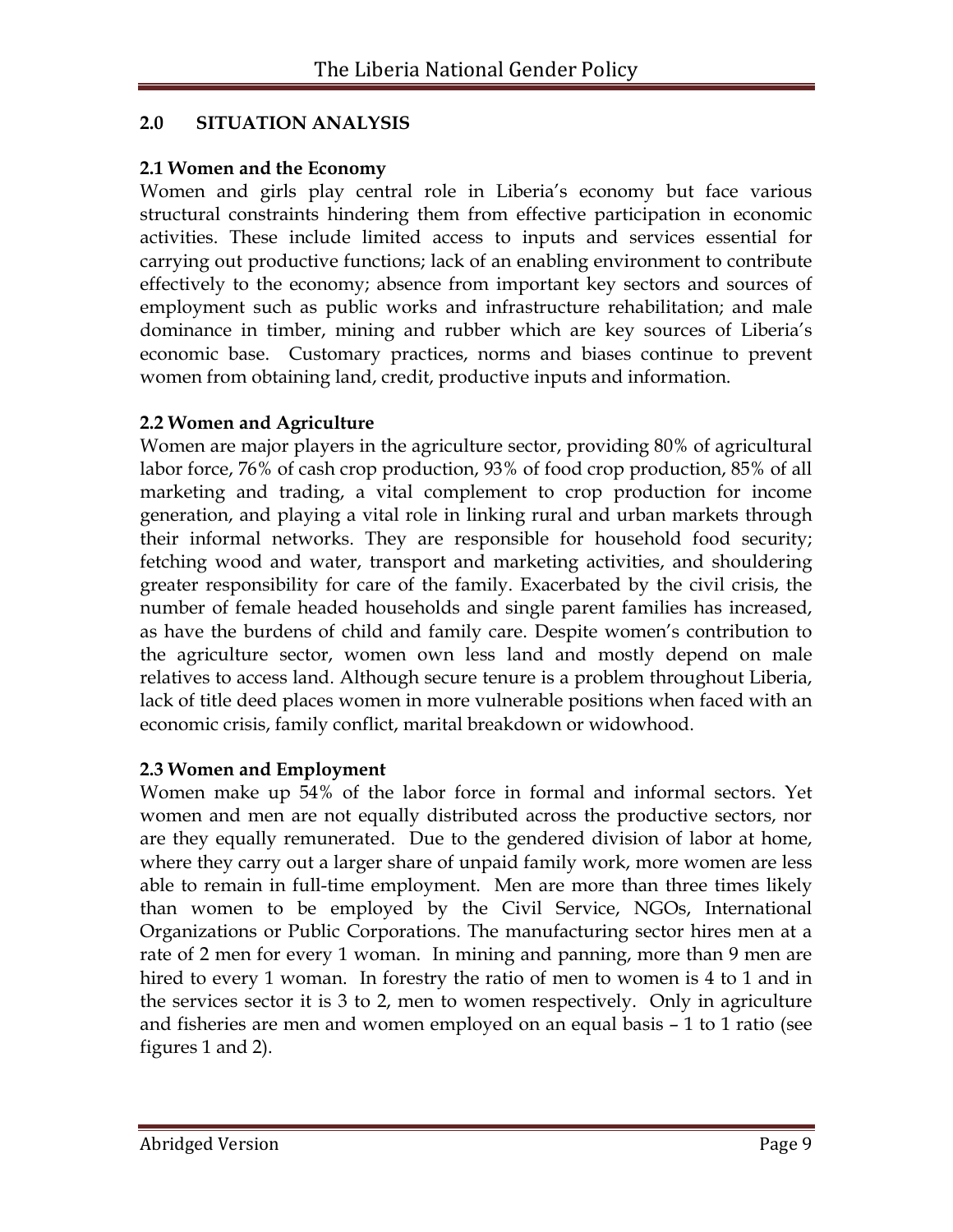# **Figures 1 and 2**



**Employment Status by Gender** *Represents proportion of all (fe)male workers under each category of* 

*employment*

A further breakdown of the sectors shows greater distinctions between women and men's employment. While women make up over two-thirds of workers in wholesale or retail trade, they are less than one-third of service workers in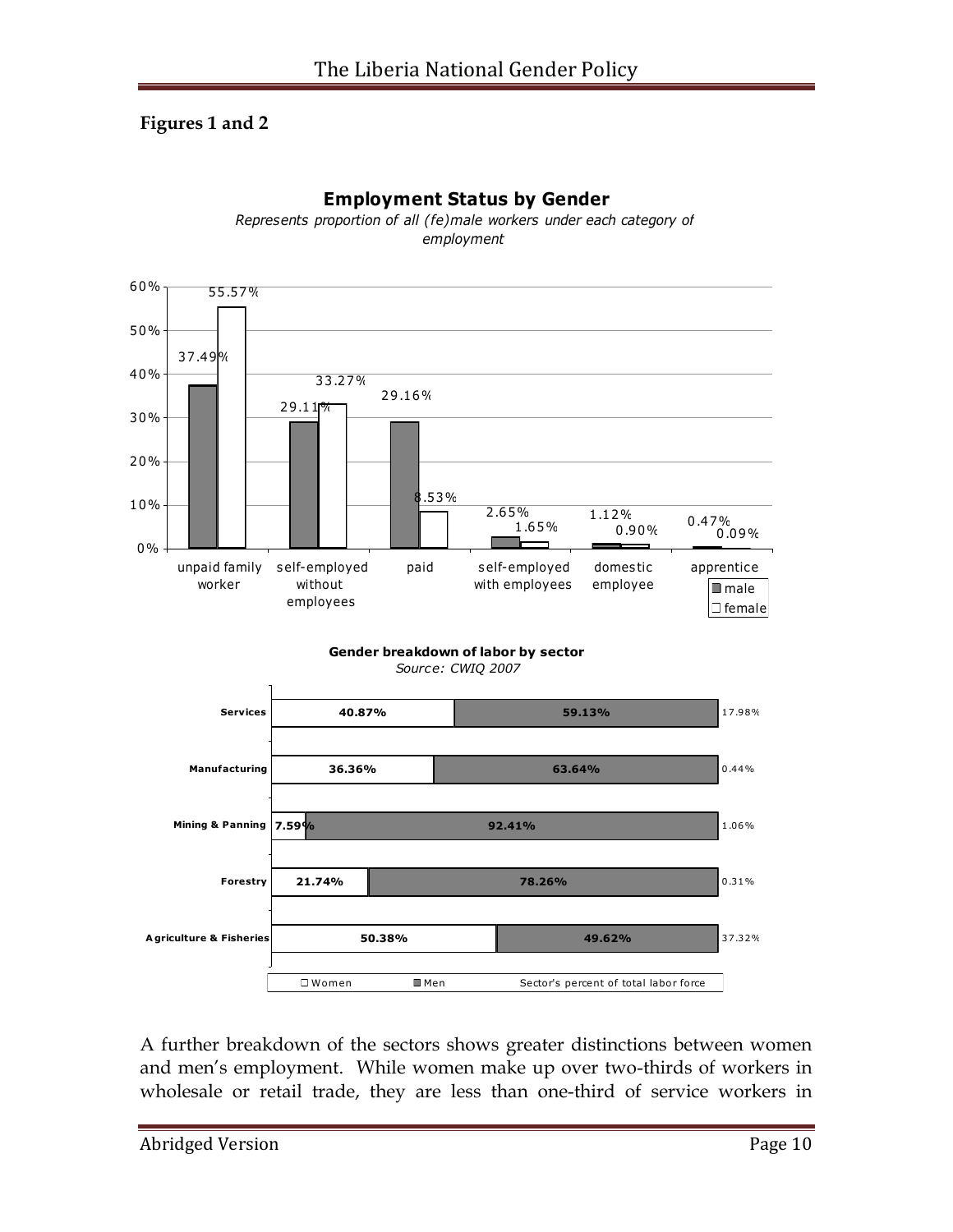electricity, gas, water, construction, transport, storage, communication, financial and community services. Within the agriculture sector, women make up over half of crop farmers and less than one-third of the workers in livestock, poultry and fishing.

Survey reports indicate serious gender imbalances in the representation of women in the public sector. For example, the census of Civil Servants conducted in 2005 covering 33 Government Agencies shows that only 22% of the 19,635 employees interviewed were female. In 2008, out of 81 Procurement Directors trained from various Ministries and Agencies, only 11 were women. The representation of women shrinks even more at senior levels of the Civil Service as shown on table 1.

| Locations                      | <b>Total</b> | <b>Males</b> | <b>Females</b> | Female   |
|--------------------------------|--------------|--------------|----------------|----------|
| Cabinet                        | 21           | 15           | 6              | $28.5\%$ |
| Legislature                    | 94           | 81           | 13             | 13.8%    |
| Supreme Court                  | 5            | 3            | 2              | 40%      |
| <b>Civil Service Directors</b> | 318          | 266          | 52             | 16%      |
| CSA Directors and above        | 16           | 15           |                | $6\%$    |
| LIPA Directors and above       | 8            | 7            |                | $12.5\%$ |

**Table 1. Public Service Representation of Women and Men at Higher Level**

Source: Civil Service Reform Strategy, 2008

# **2.4 Women and Education**

Girls' unequal access to schooling is a crucial issue that is responsible for the high rate of illiteracy among girls and women. Literacy rate for women in rural areas is staggeringly low at 26%, compared to 61% for urban women, 60% and 86% for rural and urban men, respectively. The gender gap in secondary school attendance is particularly high in the rural areas with a low 6% net attendance ratio for females and 13% for males. In urban areas this gap is much smaller - 29% for females and 32% for males.

Literacy among adult women is far lower (41%) than for men (70%). The difference is much larger among the older generations; only 17% of women ages 45-59 are literate, compared to 62% of men. Although the gender difference in literacy rates has declined among the younger generation, there are still large gaps: only 50% of the women ages 15—19 are literate, compared to 72% of men of the same age group. The Ministries of Education and Gender and Development have established adult literacy programs exclusively for women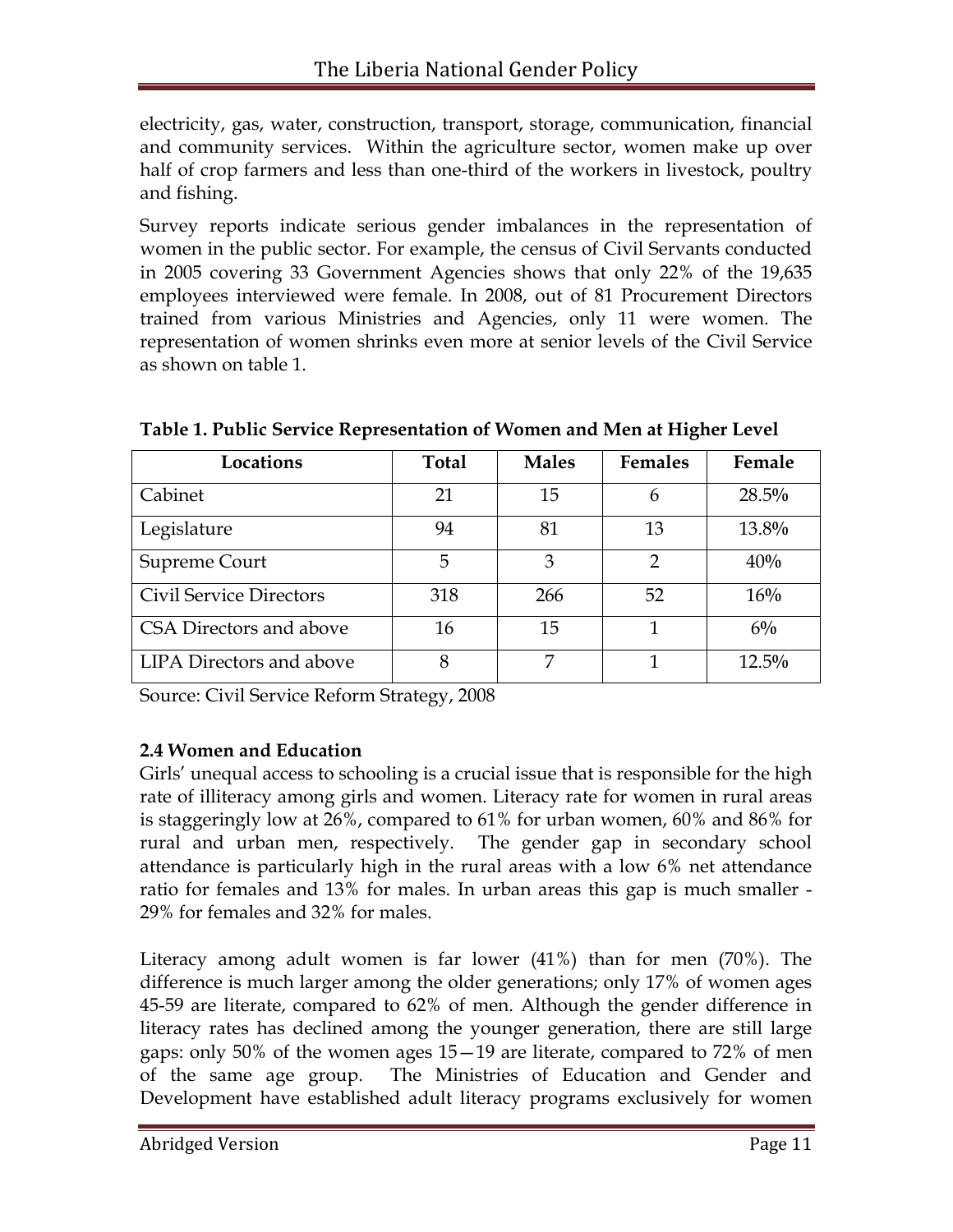and girls. There are other literacy initiatives that are being administered by Local and International NGOs. Using the enrolment rates available, women comprise 70% of those adults enrolled in literacy classes.

# **2.5 Women and Health**

Unequal participation by men in family planning programs, harmful traditional practices including son preference, nutritional taboos, early marriages, FGM and GBV, inadequate access to appropriate counseling and psycho-socio support for traumatized women and children in the DDRR processes and the overload of family care work, increase the risk of ill health among women than men.

Maternal Mortality Rate is high. It is currently estimated to be at 157/1,000 live births. The under-five child mortality rate is also high at 235/1,000 live births. According to the 1999/2000 Liberia Demographic and Health Survey (LDHS), while 36.2% of pregnant women delivered at a health facility, only 15% of the deliveries occurred in facilities staffed by qualified practitioners. Moreover, access to skilled maternal care is very low. About 75% of births occur outside the health facilities and TBAs perform about 85% of all deliveries. The main factors contributing to the high level of maternal and new born mortality include the acute shortage of skilled labor, inadequate emergency obstetric care and extremely high numbers of teenage pregnancies, inadequate supply of drugs, equipment, low use of contraceptives, poor nutritional status of pregnant women and high fertility rates. Some women who survive these complications develop life-long disabilities such as vesico/recto vaginal fistulae and secondary infertility.

# **2.6 Women and Environment**

In Liberia, economic growth has been based primarily on the use of its renewable and non-renewable natural resources; forests, soil, water, biomass and other resources. The pressures on ecosystems in Liberia are significant. The destruction of resources, violence, displacements and other effects that are associated with the prolonged civil strife including the phenomenon of climate change have significantly contributed to the degradation of the environment. It is likely that if early and adequate interventions are not made, pressures could build up to create a breakdown of such ecosystems, thereby ensuing irreversible poverty. The deterioration of natural resources displaces communities, especially women from income generating activities while greatly adding to their unremunerated work.

As consumers and producers, caretakers of their families and educators, women play an important role in promoting sustainable development through their concern for quality and sustainability of life for present and future generations. It is therefore imperative that women be actively involved in environmental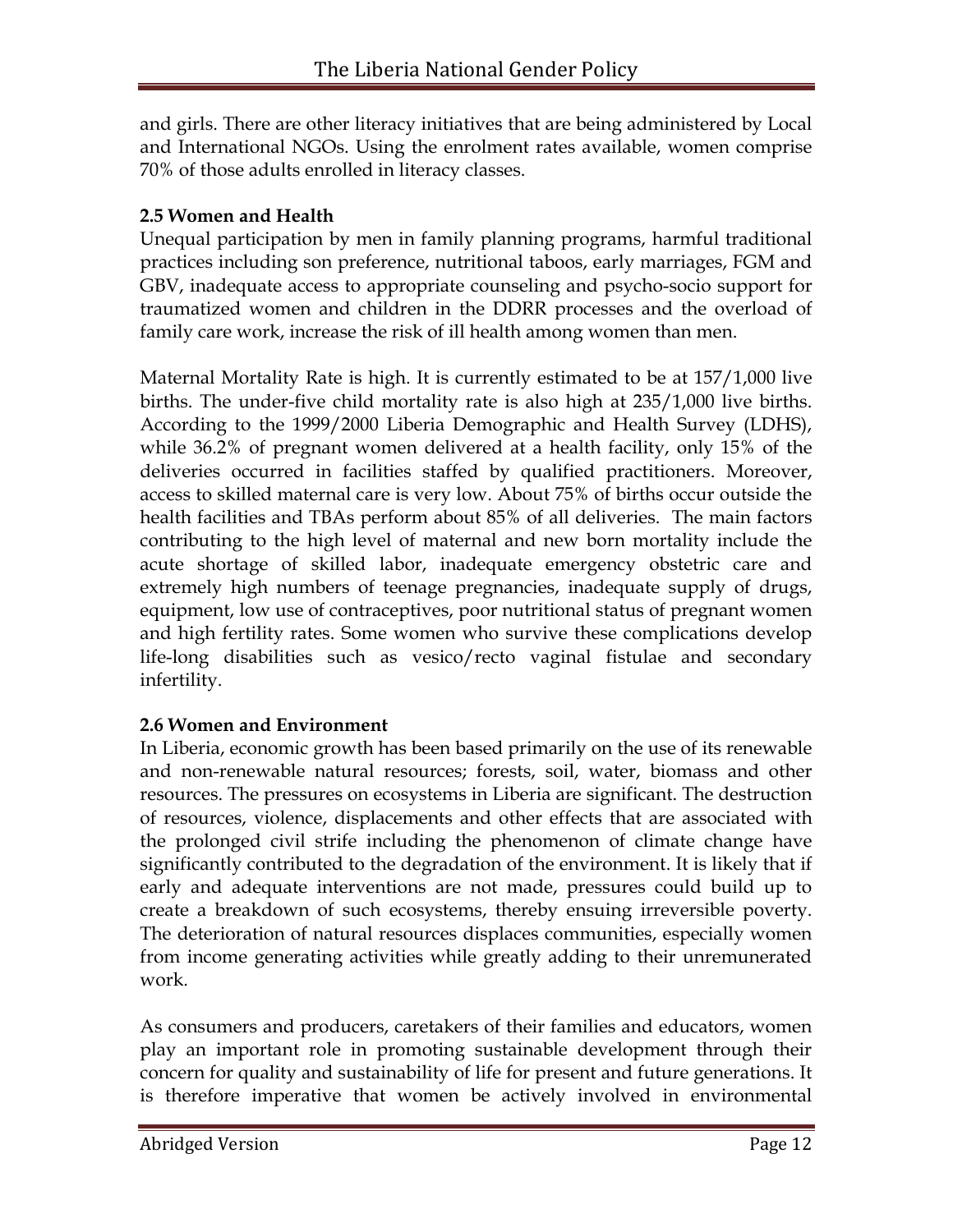decision-making at all levels; and that gender concerns and perspectives are integrated in all policies and programs for sustainable development. This can be achieved through the full implementation of the government's National Environmental Policy.

# **2.7 Human Rights and Gender Based Violence (GBV)**

Human rights and fundamental freedoms are the birthright of all human beings; their protection and promotion is the first responsibility of Governments. Women are the most discriminated against and deprived people in the society, yet the Constitution (Articles 6 and 8) affirms that women and men are equal. In order to protect the human rights of women, it is necessary to implement the international human rights instruments that the Government of Liberia has signed, ratified and reported on such as CEDAW.

Factors that perpetuate GBV within the Liberian context include social, cultural, and traditional constructions that enable it to evolve and persist. Sexual violence, domestic violence, sexual exploitation and abuse, incest, early and forced marriage, wife inheritance, and FGM are the most prevalent forms of GBV in Liberia. Although most of GBV escalated during the conflict, evidence indicate that violence continues even in these times of peace. Rape and other sexual offences rank among the most common crimes reported nationwide.

The results of the 2007 Demographic and Health Survey provided the following estimations for GBV in the country. For women aged between 15 and 49, 44% have experienced physical violence since they were 15 years old, 29% reported physical violence in the past 12 months and 17.6% sexual violence in their lifetime. For women aged between 25 and 39, this rate increased to 22% of those experiencing sexual violence; 32% reported it coming from their current husbands or partner; 10.2% from their current or former boyfriend; and 8.1% from a police or soldier.

Although all forms of GBV need to be addressed, specific targeted action must be prioritized for sexual violence and exploitation that is perpetrated against young children, including boys. In order to build a more effective, responsive and supportive legal, social and political environment, including all aspects of protection and access to justice, health care and education, measures need to be put in place for the prevention of and response to GBV including working towards eliminating it altogether**.**

**2.8 Women and Access to Justice:** Legal and judicial institutions have a shortage of qualified personnel and weak capacity to contribute to improved security and prosperity, and to provide equitable access to justice for the poor. There are significant shortcomings in the protection and promotion of human rights, a lack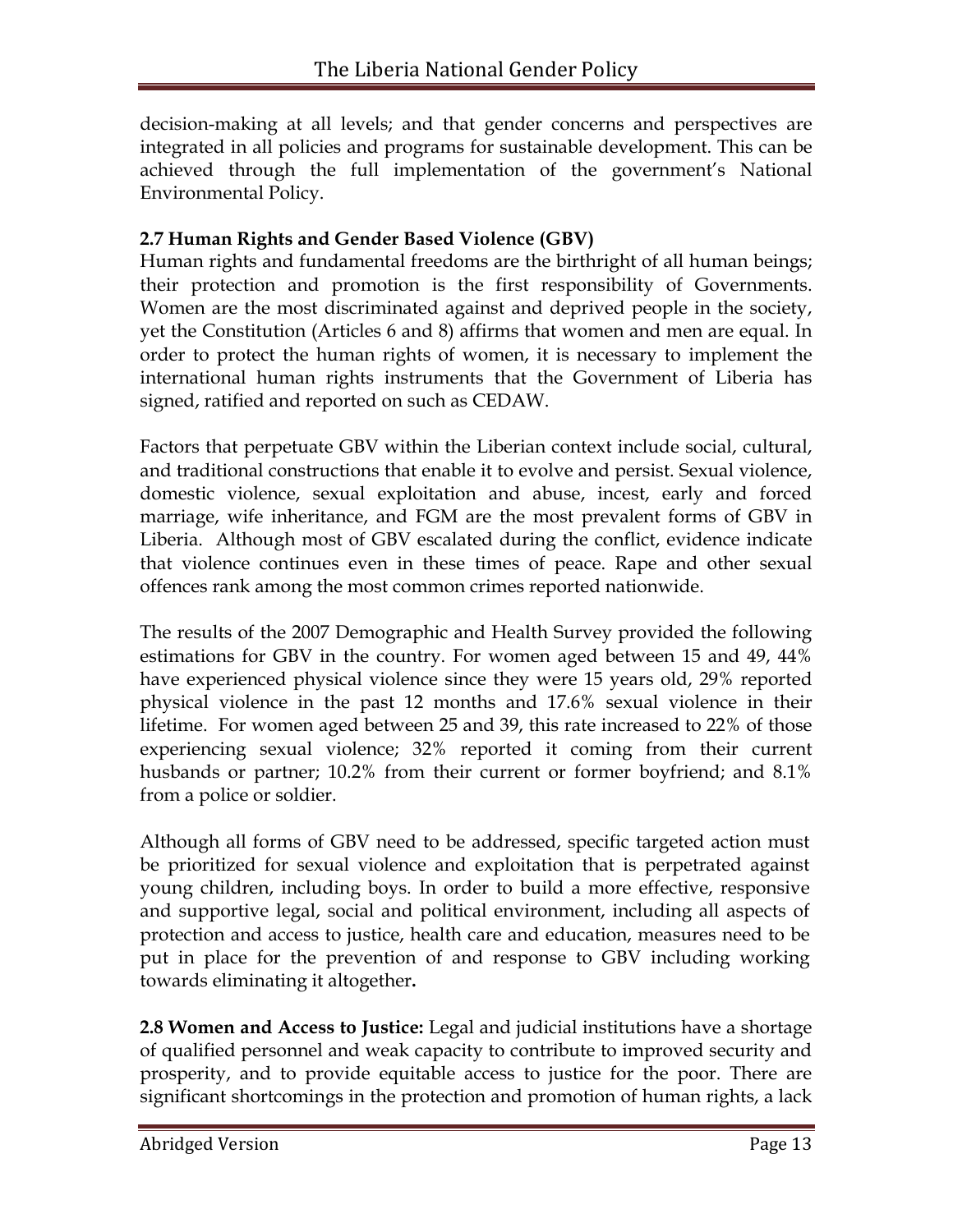of equal access to the justice system, and limited public understanding of citizens' rights under the law. This is reflected in the low quality of service of legal institutions, (including to survivors of GBV), the under-representation of women in the justice sector, corruption, and lack of protection of the rights of women and children. Legal aid to the vulnerable and indigent is almost nonexistent. The country's 2008 Poverty Reduction Strategy Paper emphasizes the need to strengthen and enhance the effectiveness and integrity of legal and judicial institutions, stating that: "The justice system currently suffers from chronic capacity constraints. The lack of human, material, and financial resources has severely hampered the administration and delivery of justice. In order for justice to be served, those who administer justice must be properly trained, equipped, and resourced".

To ensure effective access to justice, individuals must have knowledge of their rights and be able to access both the administrators of justice and associated facilities. There should be legal aid mechanisms in place to provide legal services particularly to vulnerable and indigent clients.

# **2.9 Vulnerable Groups.**

These include children, youth, the elderly, People Living with HIV and AIDS (PLWHA) and the People with Disabilities. (PWD) The girl child and women in all these categories are worse off. The root of girls' and women's vulnerability is formed very early within the family and the values are reinforced in schools, communities and institutions that support children and their families. Due to the low value attached to girls in society, their vulnerability extends to harmful practices such as FGM, GBV, sexual exploitation, and early marriages. They are more vulnerable to HIV and AIDS than male youth due to their inability to negotiate safe sex, early engagement in sex, and higher risk of becoming a commercial sex worker as a result of lack of access to free education, school drop out, unemployment and lack of access to information.

PWDs face discrimination in education, lack of user-friendly facilities and services and in the job market as a result of social biases and stereotypes associated with disability generally. Women with disabilities suffer double discrimination – first as women and second as persons with disabilities.

The elderly constitutes 3.6% of the population of Liberia. They face constraints in accessing services, inability to increase their incomes and improve their livelihoods and suffer from old-age related diseases requiring special medical attention, most of the time lacking from the nearest health facility.

The National Health Survey shows trends of a higher degree to HIV infection among women and girls compared to men and boys (1.8 percent versus 1.2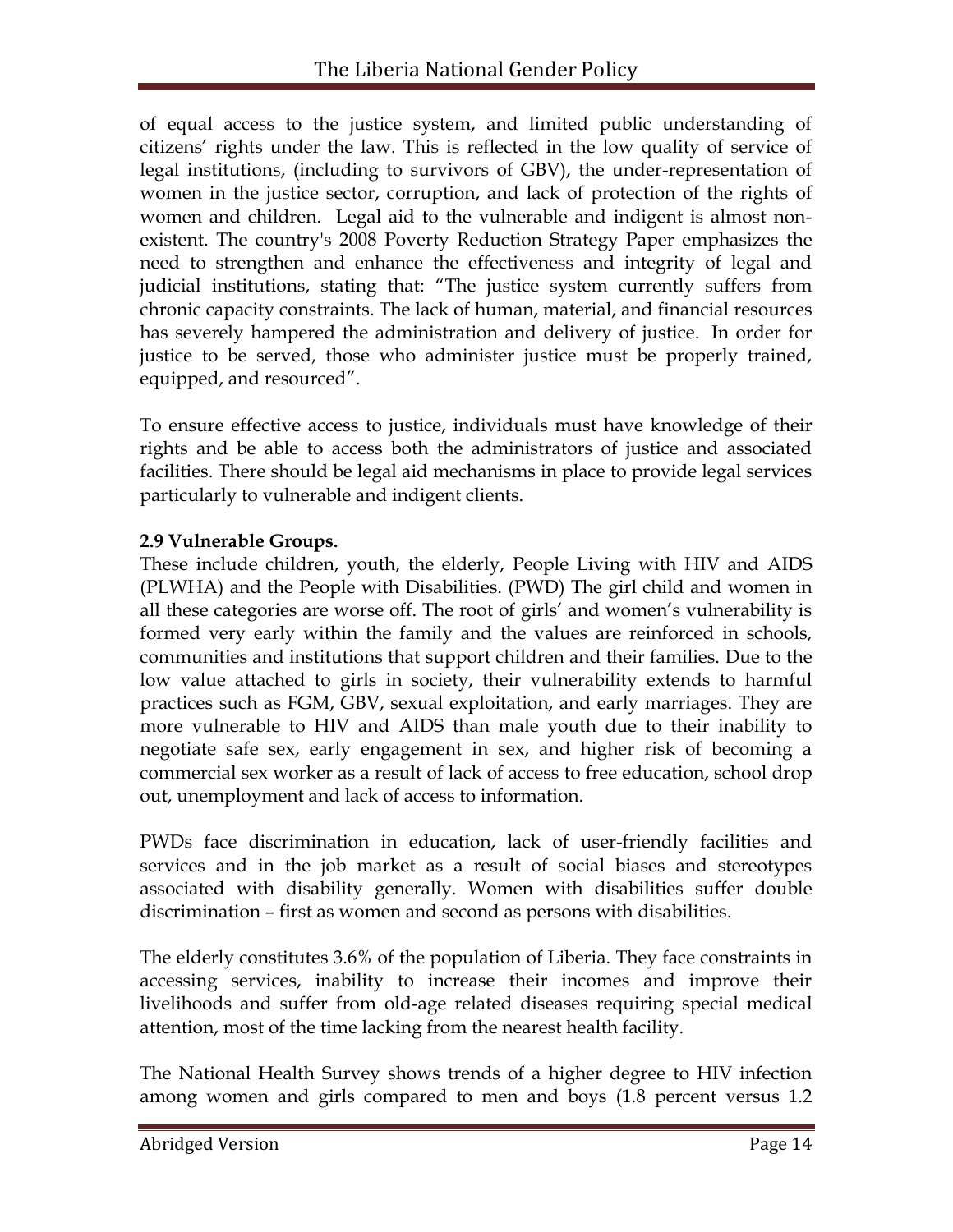percent). Women bear the brunt of the burden of the disease and require a multi level support although presently the country has limited 'safety nets' to assist and support these women.

#### **2.10 Governance and the Rule of Law**

Even though women account for 52% of the population, they are not fully involved in the decision-making processes. Women are represented in highly visible positions in the sector but the overall political representation of women is limited. The majority of judicial officers are male. At the County level, administrative structures have been dominated by male officials, chiefs and elders. The unbalanced sharing of power and opportunities means that women's needs and priorities may not be sufficiently reflected in the decision making processes.

In the 2005 elections, women accounted for only 14% of the 806 candidates nominated for election, though they accounted for 50% of the total registered voters. The election results showed that 5 out of 30 Senators elected were women, while 9 out of the 64 seats in the House of Representatives were won by women. In the Presidential race, 2 women against 20 men contested for the position of President, and one woman won. At least one female contested in the senatorial race in each of the 15 counties; while in the lower House of Representatives 44 women compared to 441 men contested.

Although the Government has made strides to increase women's participation in government, in senior and junior ministerial positions and in key decisionmaking positions in the public and private sectors as shown on table 6, a lot needs to be done to attain the 30% minimum representation at all levels.

| Appointed/Nominated<br><b>Positions</b> | $#$ of<br><b>Positions</b> | $#$ of<br>Appointed<br><b>Nominate</b><br>d Males | $#$ of<br>Appointed/<br><b>Nominated</b><br><b>Females</b> | Percentage<br><b>Female</b> |
|-----------------------------------------|----------------------------|---------------------------------------------------|------------------------------------------------------------|-----------------------------|
| Minister                                | 23                         | 17                                                | 6                                                          | 28.5%                       |
| <b>County Superintendent</b>            | 15                         | 10                                                | 5                                                          | 40%                         |
| Development Superintendent              | 15                         | 12                                                | 3                                                          | 20%                         |
| Chief Justice                           |                            |                                                   |                                                            | $0\%$                       |
| <b>Associate Justices</b>               | 4                          |                                                   |                                                            | 50%                         |
| Ambassadors                             | 22                         | 16                                                |                                                            | 28.5%                       |

**Table 2: Number of women appointed to positions of trust by the President.**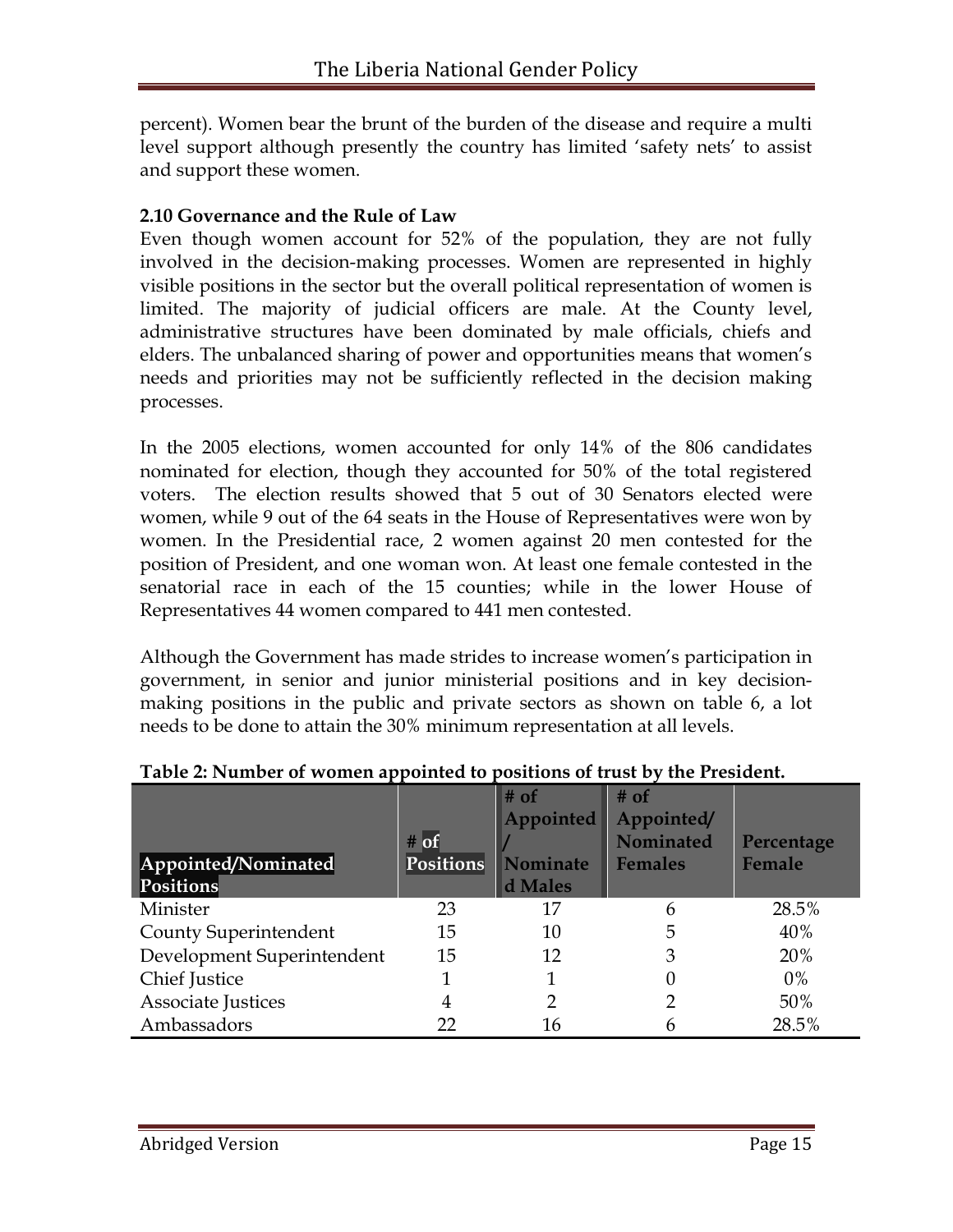# **3.0 POLICY AND LEGAL FRAMEWORK**

The National Gender Policy is drafted in line with the Constitution which is the supreme law of the land establishing a framework for government purpose of promoting unity, liberty, stability, equality, justice and human rights with opportunities for social, economic and political advancement of the whole society, irrespective of gender and for posterity.

The Policy is also inspired by the expressly stated Government's commitment in Paragraph 8.2.4 of the Liberia Poverty Reduction Strategy Paper as follows: ―Government of Liberia is strongly committed to gender equality as a means of maintaining peace, reducing poverty, enhancing justice and promoting development in the country. To assure equal opportunities and participation in management and decision-making at all levels of society, women's and men's different experiences, needs, concerns, vulnerabilities, capacities, visions and contributions must be systematically taken into account in the reconstruction of Liberia. The Government is developing a gender policy and an implementation strategy, including the creation of a National Gender Forum, to guide it and other stakeholders on gender initiatives".

The Government's commitment to gender equality is also reflected through its ratification of several International and Regional Treaties, Declarations, and Agreements on gender equality and the empowerment of women. At the international level, Liberia is party to CEDAW and its Optional Protocol; Convention on the Rights of Child of (1990) and its Optional Protocol; Convention on the Rights of Persons with Disabilities (2006); International Covenant on Civil and Political Rights (1966); International Covenant on Economic Social and Cultural Rights (1966); UN Security Council Resolution 1325; UN Security Council Resolution 1820; UN Security Council Resolution 1612 (Children and Armed Conflict); Beijing Declaration and Platform for Action (1995); International Conference on Population and Development (1994); United Nations Declaration on Violence Against Women ( 1993); MDGs (2000).

At the Regional level, Liberia is a party to the African Charter on Human and People's Rights, its Protocol on the Rights of Women in Africa, AU Protocols on Children, the New Partnership for African Development (NEPAD), and the Solemn Declaration on Gender Equality in Africa (2004).

At the national level, the Government has enacted laws and adopted policies and programs towards enhancing the equality of men and women in Liberia. The laws include the Domestic Relations Law; Inheritance Act of 1998 (specifies Equal Rights in Marriage and Inheritance under Customary and Statutory Laws); the Rape Law of 2005 which outlaws gang rape and stipulates life-term sentence particularly aggressive forms of rape; and anti-Human Trafficking Act of 2005,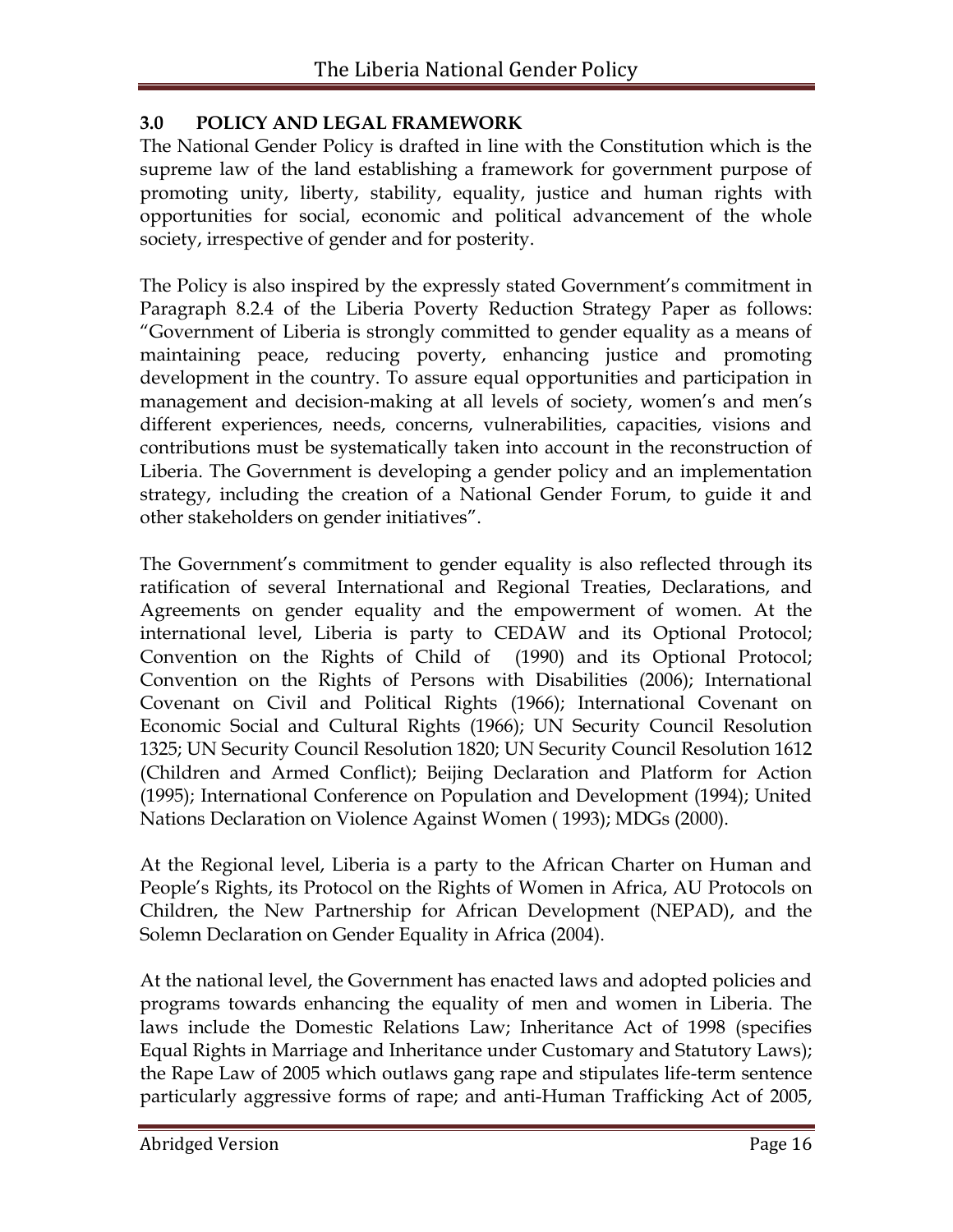prohibiting trafficking in persons. Examples of policies are the National Gender-Based Violence Plan of Action (2006) and Policy on Girl Child Education (2006);

The Gender and Development Act of 2001 establishes and defines the institutional Mandate of the Ministry of Gender and Development, which is the national machinery for promoting gender equality, women's advancement and children's welfare in Liberia. MoGD advises government on all matters affecting the development and welfare of women and children and coordinates Government's gender mainstreaming efforts to ensure that both women and men's perspectives are central to policy formulation, legislation, resource allocation, planning and outcomes of policies and programs, focusing on gender equality, the empowerment of women and development of children.

# **4.0 POLICY PRIORITY AREAS AND STRATEGIES**

The priority interventions and action areas are summarized under four thematic areas; peace and national security, livelihoods, human rights, and governance. The proposed strategies and interventions are direct responses to the issues in the situation analysis. Responsibility for the interventions will rest on the MoGD, Line Ministries, Government Ministries and Agencies, County authorities, Private sector, Civil Society Organizations, Local and International NGOs, Development Partners, Political Parties, Parliament and Media Organizations.

# **4.1 Gender, Peace and National Security**

Peace building and reconciliation, ensuring improved security for all against all forms of violence are key challenges that post conflict Liberia faces. Women and children are reported to have been subjected to sexual violence and other forms of abuse by their male colleagues and enemy forces, yet most have not been rehabilitated. Evidence indicates that post conflict stress disorders and trauma affects women more than men and the social stigma against women is higher than that of men. Most critical concern is the inadequate access to appropriate counseling and psycho-socio support for traumatized women and children. Their plight needs to be addressed to ensure sustainable rehabilitation for all.

Women play multiple roles in conflict situations that extend beyond the roles of caregivers and victims. It is therefore of crucial importance that women's potential in peace building is built and that women are included in Disarmament, Demobilization, Economic Reconstruction, and Reintegration (DDRR).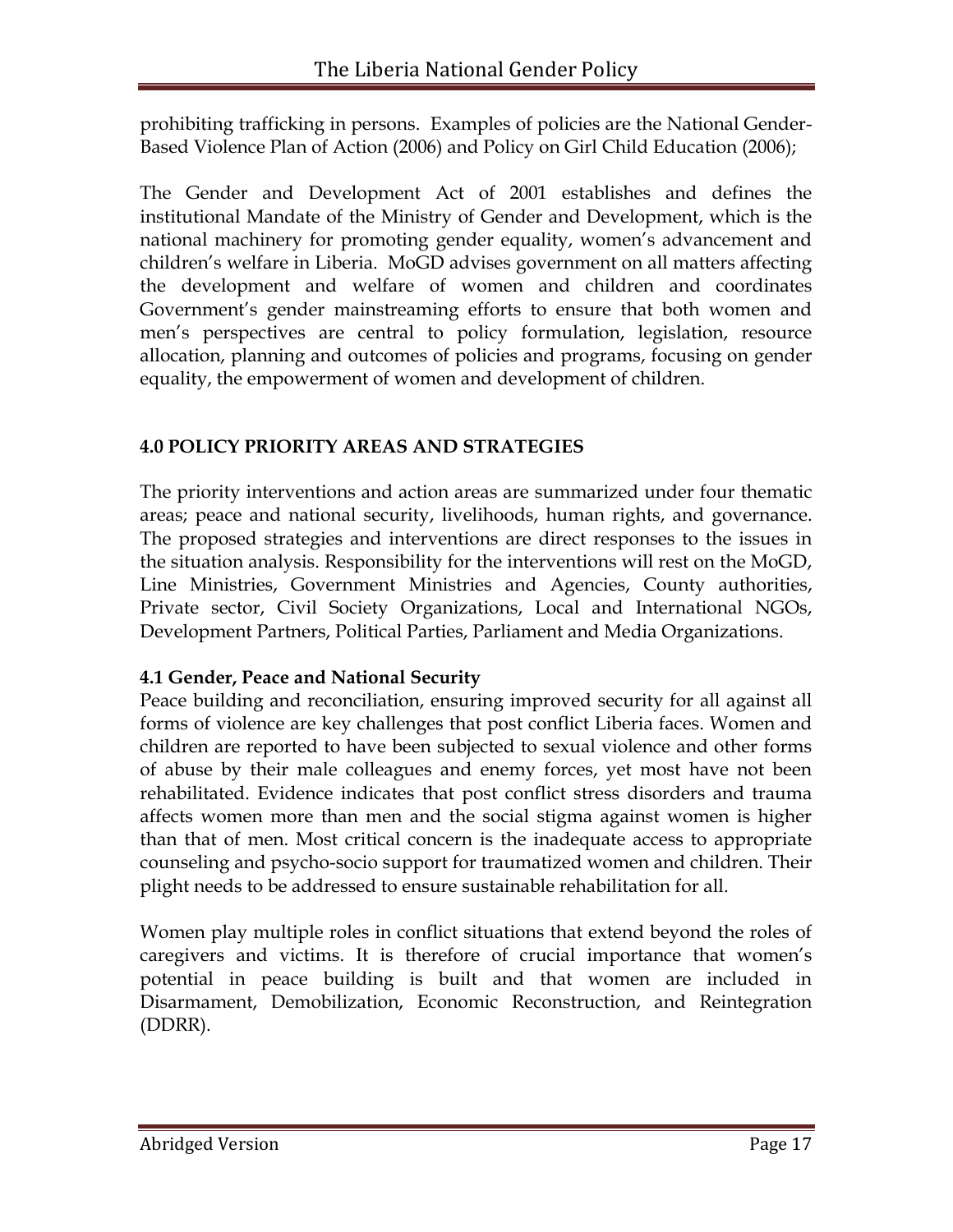#### **Strategic Actions shall include:**

- i) Supporting and facilitating the implementation of the National Plan of Action on 1325;
- ii) Developing and implementing gender-sensitive community policing, problem solving and crime prevention training (on-going and inservice) as well as specialized training on peace and security;
- iii) Implementing mechanisms to disaggregate data by sex and age, in the case management system particularly in Liberia National Police (LNP) and Bureau of Correction and Rehabilitation (BCR);
- **iv)** Designing and implementing programs to increase the number of women at all levels, including key decision making positions, in post conflict peace-building processes, particularly in security sector reform, de-mobilization, disarmament, and reintegration, as well as democratization and governance processes, including constitutional reviews and electoral reforms.

# **4.2 Gender and Livelihoods**

Livelihoods which refer to the means of earning a living include sources of revenue, employment, occupation or trade. Gender segregation in the labor market and women's multiple roles in the family combining productive and reproductive responsibilities, constrain their participation in the more profitable sectors and limit their opportunities for economic empowerment. This trend contributes towards poverty 'wearing a woman's face' in Liberia.

Customs and traditions hinder women's mobility, constrain their participation in decision-making and limit their involvement in productive activities. They restrict women from development opportunities and limit the effectiveness of poverty reduction efforts, particularly in rural areas.

Gender analysis and gender mainstreaming shall be promoted in all policies and programs to ensure that all women and men benefit from increased economic opportunities in agriculture, trade, formal and informal employment, and business. Skill training and information, creating employment and raising incomes should be the target of Government.

#### **Strategic actions shall include:**

- i) Developing incentive frameworks to improve the earning potential of poor women and men for improved productivity and output;
- ii) Developing and implementing interventions that respond to diverse livelihood needs of women and men;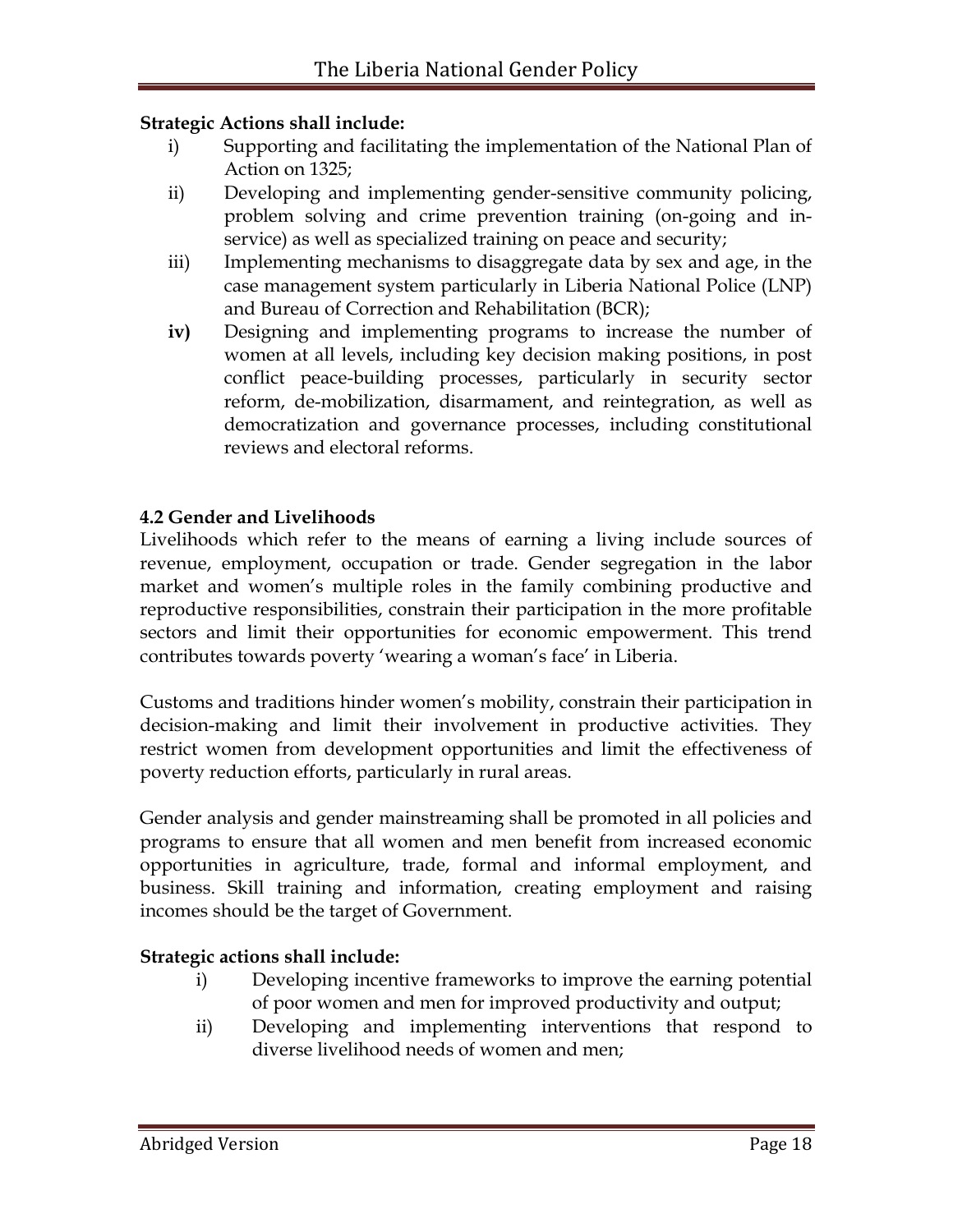- iii) Devising and implementing affirmative action to bring more women into the public and private sector and give women employees special attention in training and mentoring;
- iv) Enacting and enforcing laws against gender discrimination in the labor market and developing workplace policies with regard to working conditions and sexual harassment;
- v) Developing interventions to ensure compliance with ECOWAS Protocol on Free Trade Movement of Goods and People and provide training to Customs, Security and Immigration Officers at border posts;
- vi) Developing interventions that promote eradication of child labor with emphasis on the exploitation of the girl child; and take stringent measures against sexual exploitation and abuse of women engaged in cross-border trade.

# **4.3 Gender and Human Rights**

Human rights encompass a wide range of entitlements ranging from security of the human person, right to equality and the right to access to justice. The Constitution of Liberia guarantees these rights. In line with the Constitution, the NGP will focus on the following priority issues: socio-cultural discrimination against women and girls; gender based violence, high maternal and child mortality and morbidity rates; low awareness about rights among men and women; gender inequality; low literacy among women and high levels of fertility.

# **Specific Strategies shall include:**

- i) Developing strategies to ensure the domestication and implementation of international human rights instruments that the Government of Liberia has signed, ratified and reported on such as the CEDAW Convention, Beijing Platform for Action, AU Protocol on the Rights of Women, Solemn Declaration on Gender Equality in Africa (SDGEA) and the CRC.
- ii) Developing strategies to push for law reform to eliminate gender discriminatory practices, norms and values and harmonize customary and civil laws in conformity with international human rights standards;
- iii) Developing interventions to prevent and respond to GBV in all its forms and ramifications at all levels and to facilitate the implementation of the National GBV Plan of Action.
- iv) Developing and implementing sexual and reproductive health rights programs;
- v) Developing and implementing legal literacy programs to improve women's and men's awareness of their rights;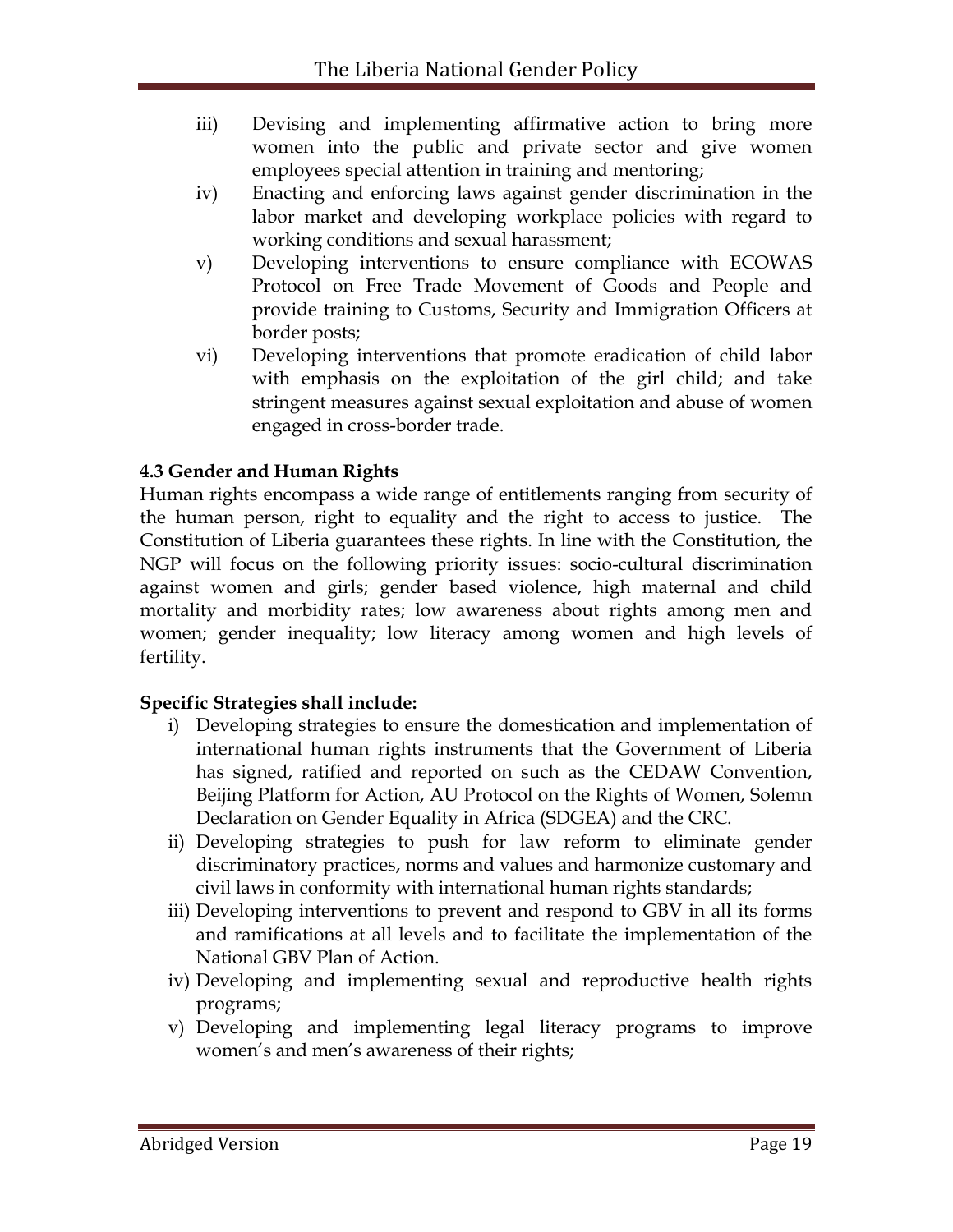vi) Developing strategies to sensitize communities about children's rights, rights of the PWD, PLWHA and the elderly as well as the responsibilities to protect those vulnerable persons from abuse.

# **4.4 Gender and Governance**

Governance and the rule of law guarantee women and men equity in the enjoyment of their human rights, enable full and equal access to resources of the country to all citizens and allows for equal participation of citizens in decision making. Good governance includes respect for the rule of law, true democracy, equal participation, transparency and accountability and protection of human rights. Gender equity is critical for good governance as it ensures the effective participation of women and men in all aspects.

The main governance challenges identified in the situation analysis for action include low presence of women in decision making including the judiciary, legislature and in technical and management positions in public and private sectors; and limited articulation of gender in sectoral policies and programs.

The new Liberia presents fresh opportunity for bridging existing inequalities between women and men in all development sectors. The political will and leadership for promoting gender equality and women's empowerment in the country is clearly evident. Initiatives to increase women's participation in governance structures at all levels across the public and private sectors will be critical in enhancing the quality of decision making and choices that impact equitably on all members of society.

# **Strategic actions shall include:**

- i) Developing interventions that will address the structural inequity and marginalization of women in elective and appointive structures and systems of governance, and influencing Government to adopt policies in all Public Institutions and Government Ministries, Agencies and Corporations to address gender inequities, including Codes of Conduct, sexual harassment, human resource, domestic violence, and non-discrimination policies.
- ii) Formulating and implementing a full- fledged gender capacity building program for the different actors at national and local levels including women leaders;
- iii) Broadening the scope of Affirmative Action to enhance its effectiveness in reducing gender disparities;
- iv) Developing strategies to empower the girl child to take up leadership positions in schools and tertiary institutions.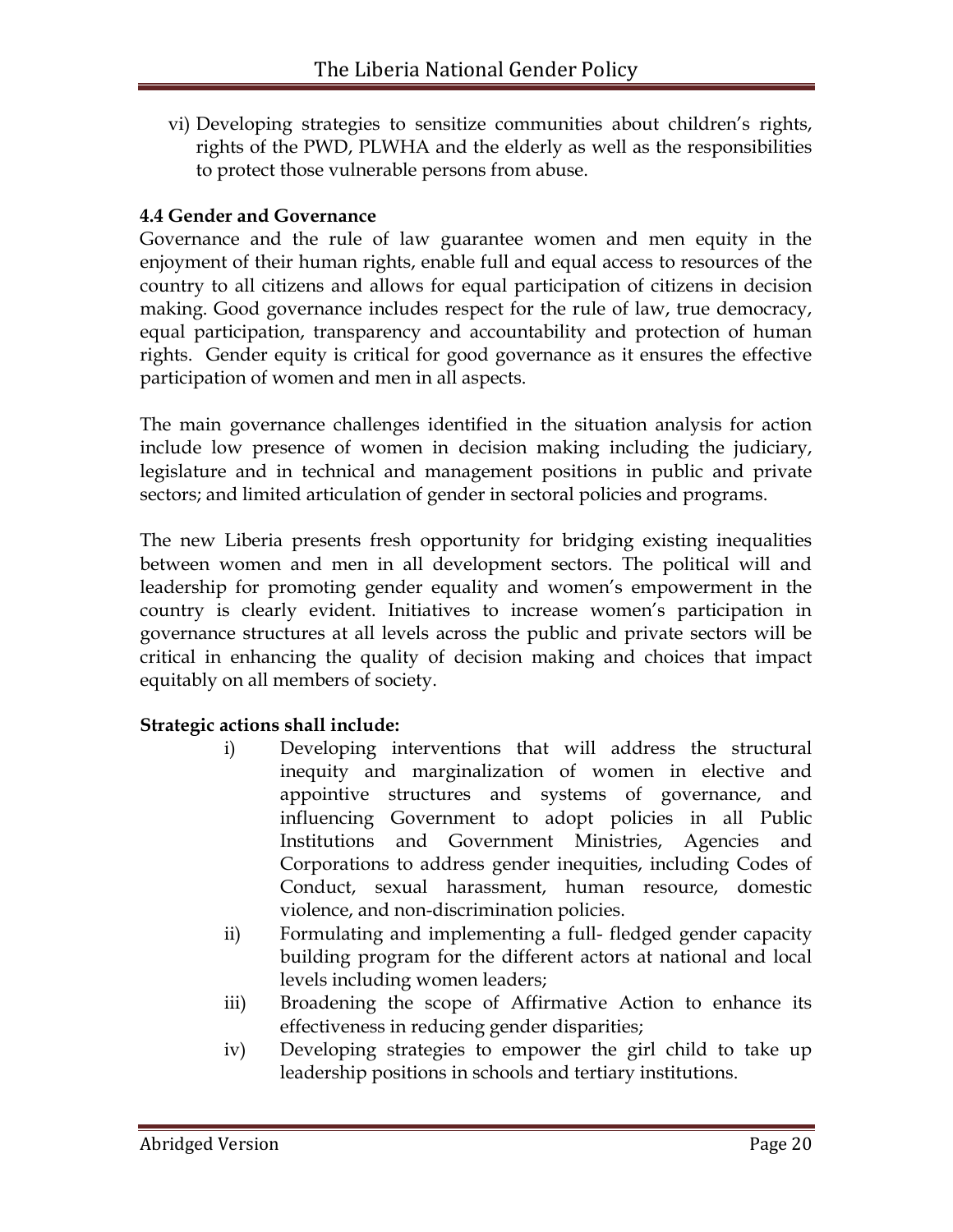#### **4.5 Gender and Economy**

The key challenges identified for action include complex and expensive requirements for business registration and public tendering; limited capacity of technocrats to mainstream gender perspectives into macro-economics; low literacy of women in issues of economics; unequal benefits to women in trade; low representation of women in formal employment; discrimination against women in labor markets etc.

#### **Strategic actions shall include:**

- **i)** Reforming regulatory and administrative requirements for business registration and public tendering to make them accessible to the poor and vulnerable and protect them from exploitation;
- **ii)** Building national capacity for mainstreaming gender in macroeconomic policies;
- **iii)** Integrating gender budget initiatives in Government and County budget cycles.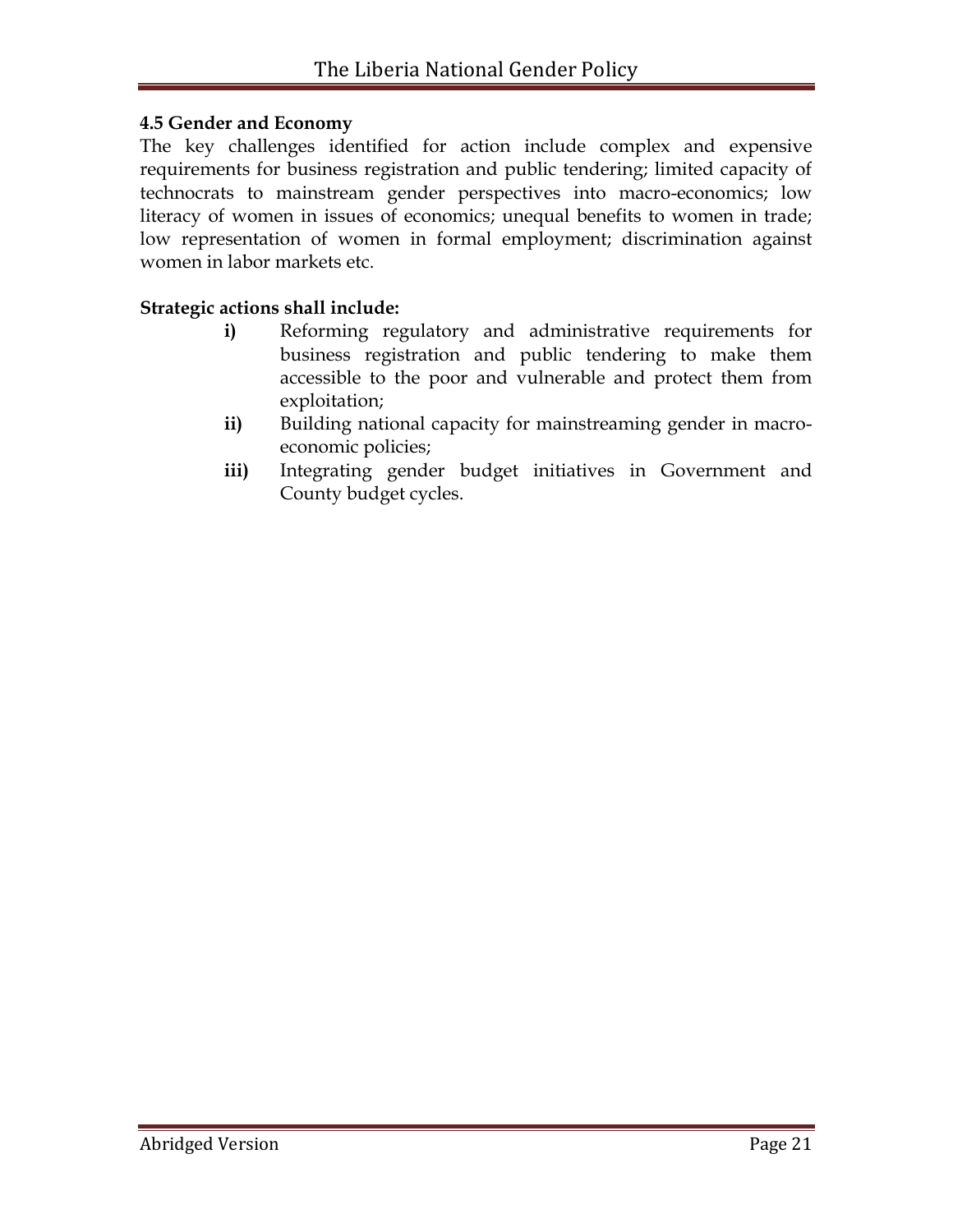# **5.0 INSTITUTIONAL ARRANGEMENTS FOR IMPLEMENTING THE NGP**

The Ministry of Gender and Development (MoGD) is the national machinery for promoting gender equality, women's advancement and children's welfare in Liberia. The Ministry is mandated to advise the Government on all matters affecting the development and welfare of women and children; coordinate gender mainstreaming efforts to ensure that both women and men gain from development programs; integrate women as equal partners with men in the development of the country; monitor and report back the impact and progress on gender equality programs.

For these reasons, the MoGD has taken lead in the development of the NGP which began in 2006. The Process of the formulation of the policy has been participatory and consultative, involving all stakeholders from Government Ministries and Agencies, County Officials, NGOs, women's networks, and other civil society organizations, the private sector, the Legislature, (its committees and caucuses), religious leaders, traditional leaders and Zoes.

The implementation of the NGP will also be multi-sectoral as well as complex and challenging. This is because Policy implementation involves different and all stakeholders' interests, intricate communication function, mobilizing of resources, setting up administrative structures, and meeting time-bound milestones among others. As a result, the implementation process may need to be phased and therefore effective coordination will be paramount. In order for the MoGD to play its role in coordinating, advising, and monitoring the implementation of the NGP, a high level technical capacity and strong organizational structure shall be put in place, together with appropriate placements of Gender Focal Points in all Government Ministries, Agencies and Corporations.

Media organizations can play a more proactive role in applying the principles and guidelines of the NGP. They can be key players in changing attitudes and mindsets, in delivering key messages and creating fora for negotiation and dialogue over the transformation of gender relations and questioning stereotypes, in acting as watch dogs to ensure accountability for women's human rights and the effective application of the NGP. Like all organizations, they are invited to develop their own gender policy and collaborate with colleagues and professional associations to develop industry guidelines and encourage their application.

Political parties have a special responsibility to fast track strategies and measures to increase the share of women not only as candidates but also as elected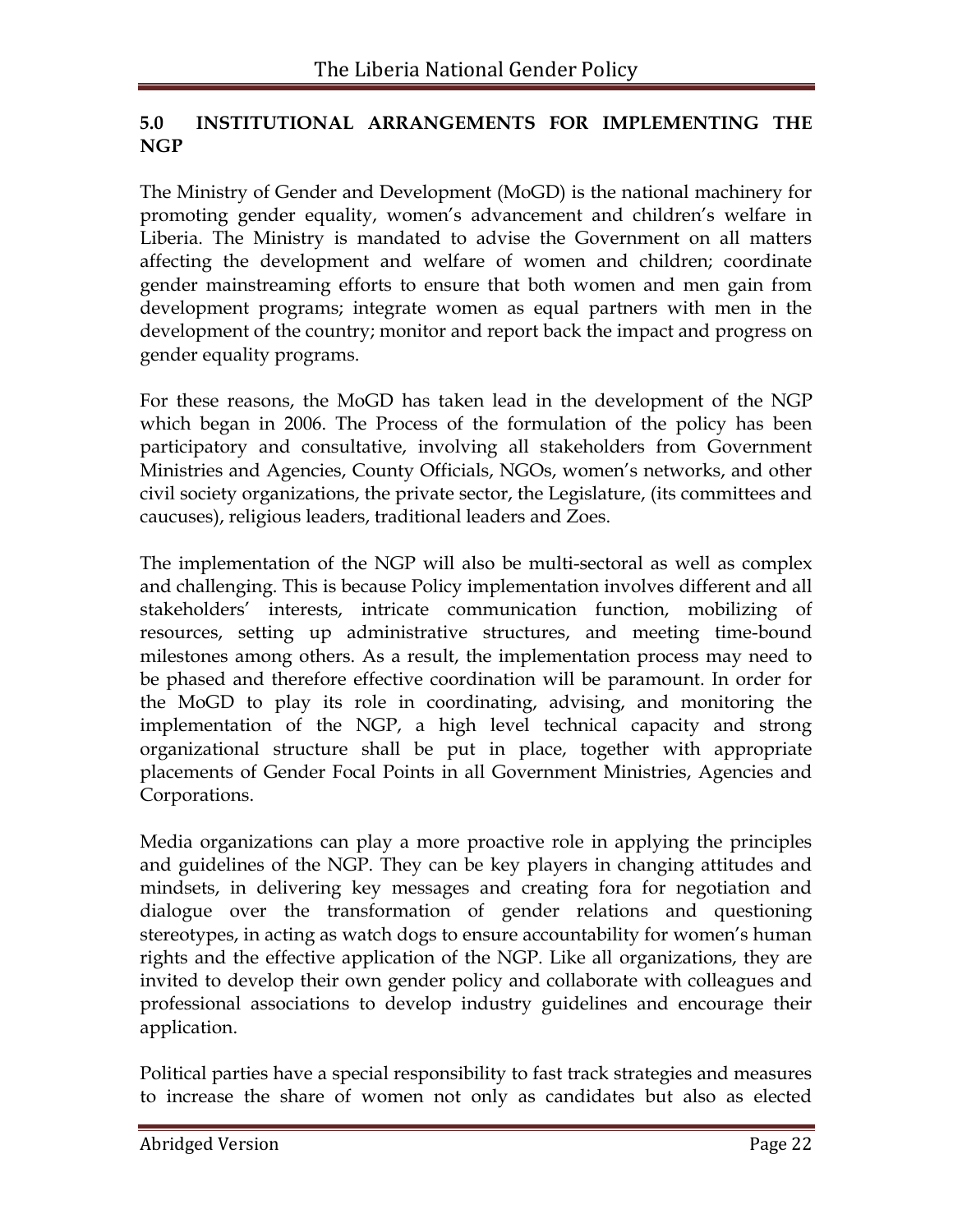parliamentarians and as cabinet ministers, as well as in local government. Across parties and within Parliament, there needs to be a zero-tolerance of language and behavior that is abusive and demeaning to women, and personal attacks on candidates that explicitly reveal an anti-women bias. Manifestoes and programs need to include explicit reference to their position regarding gender equality and women's empowerment, across all thematic and sectoral areas. Candidates (male and female), need to be briefed on policies regarding gender equality and women's empowerment.

Civil society organizations, particularly women's organizations have been in the forefront of struggles and mobilization to achieve women's rights and setting the agenda for gender equality, to denounce violation of rights and campaign on wide-ranging, sensitive and controversial gender issues. They have an important role to play within the NGP Framework to create a strong vibrant proactive constituency for gender equality.

#### **5.1 INSTITUTIONAL FRAMEWORK MATRIX**

This matrix outlines the generic roles and responsibilities for institutions at all levels in the implementation of the NGP.

| <b>Institution</b>                                    | <b>Roles and Responsibilities</b>                                                                                                                                                                             |
|-------------------------------------------------------|---------------------------------------------------------------------------------------------------------------------------------------------------------------------------------------------------------------|
| The Cabinet - President and<br><b>Ministers</b>       | Provide adequate budgetary allocation for implementation of the NGP<br>through special funding for the Strategic Framework (2010 - 2015) and<br>thereafter.                                                   |
|                                                       | Mainstreaming gender into the general functions of the Cabinet<br>through a monthly brief on the implementation of the NGP by<br>respective Ministers concerning their sectors.                               |
|                                                       | Ensure annual sessions to understand gender issues and gender<br>responsive budgeting as part of capacity building for members of the<br>Cabinet.                                                             |
|                                                       | Integrate gender equality indicators and progress within Presidential<br>and Ministerial speeches on important national days (Independence<br>Day, Day against VAW, etc).                                     |
|                                                       | Commitment to celebrate International Women's Day at the National<br>and County levels as a sign of commitment to celebrating women in<br>Liberia and renewing of commitments to the bridging of gender gaps. |
| of<br>Ministry<br>Gender<br>and<br>Development (MoGD) | Set standards, develop gender guidelines, disseminate and monitor<br>$\overline{\phantom{a}}$<br>their operationalization;                                                                                    |
|                                                       | Develop specific guidelines and mechanisms for coordinating<br>gender mainstreaming at different levels;                                                                                                      |
|                                                       | Establish<br>Gender<br>Focal<br>Points<br>Line<br>Ministries,<br>all<br>in                                                                                                                                    |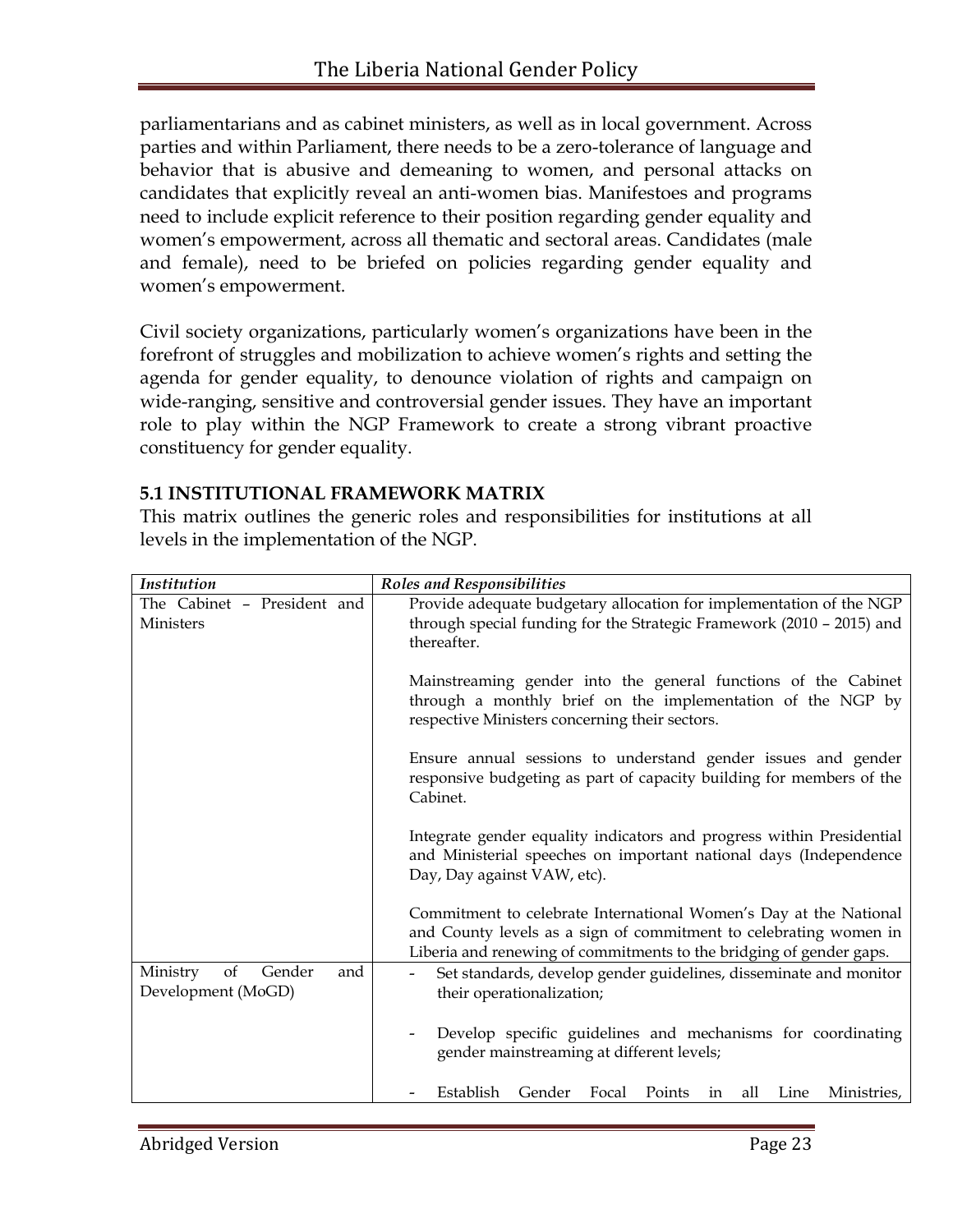|                                                                   | Agencies/Corporations and sectors and provide support to them<br>to improve their effectiveness;                                                                                                             |
|-------------------------------------------------------------------|--------------------------------------------------------------------------------------------------------------------------------------------------------------------------------------------------------------|
|                                                                   | Establish mechanisms for the provision of legal aid to the<br>vulnerable and the indigent;                                                                                                                   |
|                                                                   | Develop a comprehensive gender capacity building plan for all<br>sectors at national and county levels;                                                                                                      |
|                                                                   | Provide technical support on gender mainstreaming to Sectors,<br>Institutions, Counties, CSOs and the Private Sector;                                                                                        |
|                                                                   | Mobilize resources (financial, technical and logistical) for<br>coordination and implementation of gender mainstreaming for/by<br>all sectors at national and county levels.                                 |
| Line Ministries, Agencies and                                     | Collaborate with MoGD on matters of gender mainstreaming;                                                                                                                                                    |
| Corporations                                                      | Provide in-house training and build capacity of staff in gender analysis,<br>planning and budgeting;                                                                                                         |
|                                                                   | Develop annual gender plans and budgets (based on the policies of the<br>Line ministries) for sectoral overall planning and budgeting;                                                                       |
|                                                                   | Monitor and evaluate implementation of gender plans and sector<br>programs for their impact on gender equality;                                                                                              |
|                                                                   | Translate the NGP into sector - specific strategies and activities;                                                                                                                                          |
|                                                                   | Commit adequate resources for implementation of gender related<br>activities including legal aid for the indigent and vulnerable;                                                                            |
|                                                                   | Disaggregate data and information by sex and gender where<br>applicable;                                                                                                                                     |
|                                                                   | Report on gender issues within sector pertaining to CEDAW, AU<br>protocols and other international commitments.                                                                                              |
| Ministry of Finance, Ministry of<br>Planning and Economic Affairs | Ensure Gender Responsive Budgeting and a more open budget process at<br>all levels;                                                                                                                          |
|                                                                   | Allocate a minimum of 30% of national budget for gender mainstreaming<br>Ministries,<br>Agencies/Corporations<br>Government<br>and<br>for<br>the<br>by<br>implementation of the gender equality instruments; |
|                                                                   | Ensure that in the National And County Government planning and<br>budgeting guidelines, gender mainstreaming and gender targeted activities<br>are given priority and visibility and are adequately funded;  |
|                                                                   | Institutionalize gender auditing of sector budgets;                                                                                                                                                          |
|                                                                   | Ensure that growth and investment policies benefit both women and men;                                                                                                                                       |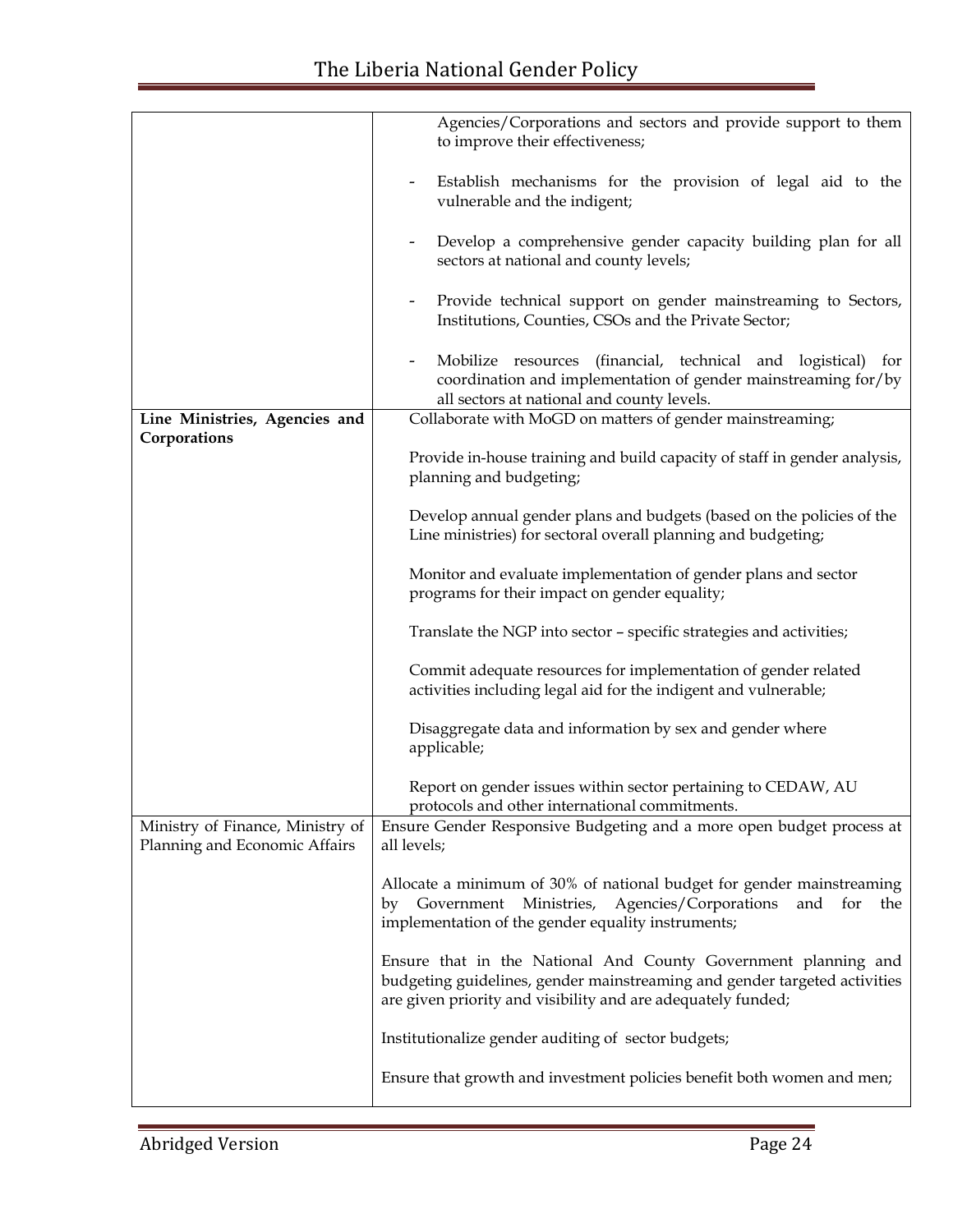|                                     | Ensure that the implementation of the Poverty Reduction Strategy Paper                                                                     |
|-------------------------------------|--------------------------------------------------------------------------------------------------------------------------------------------|
|                                     | and all other national policies and sector investment plans are gender<br>responsive;                                                      |
|                                     |                                                                                                                                            |
| <b>Ministry of Internal Affairs</b> | Collaborate with the MoGD on matters of gender mainstreaming.<br>gender mainstreaming in<br>and monitor<br>Institutionalize<br>County      |
|                                     | Governments to ensure that County development plans, programs,                                                                             |
|                                     | budgets and services benefit women and men, girls and boys, PWD and                                                                        |
|                                     | PLWHA;                                                                                                                                     |
|                                     | Collaborate with MoGD on matters of gender mainstreaming;                                                                                  |
|                                     | Ensure disaggregation of data and information on County governments by<br>sex and gender where applicable;                                 |
|                                     | Share information, evaluate the effectiveness of women's empowerment<br>programs and reach more women at the local level.                  |
| <b>Political Parties</b>            | Collaborate with MoGD on matters of gender mainstreaming;                                                                                  |
|                                     | Institute and implement affirmative action measures in party structures,                                                                   |
|                                     | processes and mechanisms;                                                                                                                  |
|                                     | Promote gender equality in all political party policies, structures, activities                                                            |
|                                     | and systems;                                                                                                                               |
|                                     | Disaggregate data and information by sex and gender where applicable.                                                                      |
| <b>National Gender Forum</b>        | Monitor and advise on gender equality issues nationally;                                                                                   |
|                                     | Advise and monitor government's fulfillment of national and international                                                                  |
|                                     | commitments made on gender equality and women's empowerment                                                                                |
|                                     | within sectors and development goals;                                                                                                      |
|                                     | Monitor progress made in the implementation of NGP.                                                                                        |
| <b>National Children's Council</b>  | Monitor child's rights issues nationally;                                                                                                  |
|                                     | Promote the full implementation of the Convention on the Rights of the<br>Child;                                                           |
|                                     |                                                                                                                                            |
|                                     | Develop and implement comprehensive policies, plans of action and<br>programs for the survival, protection, development and advancement of |
|                                     | the girl-child to protect the full enjoyment of her human rights and to                                                                    |
|                                     | ensure equal opportunities in the total development process.                                                                               |
| <b>National Legislature</b>         | Domesticate sub-regional, regional and international instruments on<br>gender equality, women's rights and Child's rights;                 |
|                                     | Review Ministerial policy statements and budget framework papers for<br>their gender responsiveness;                                       |
|                                     | Reform existing laws and enact new gender specific laws to eliminate<br>gender disparities and discrimination;                             |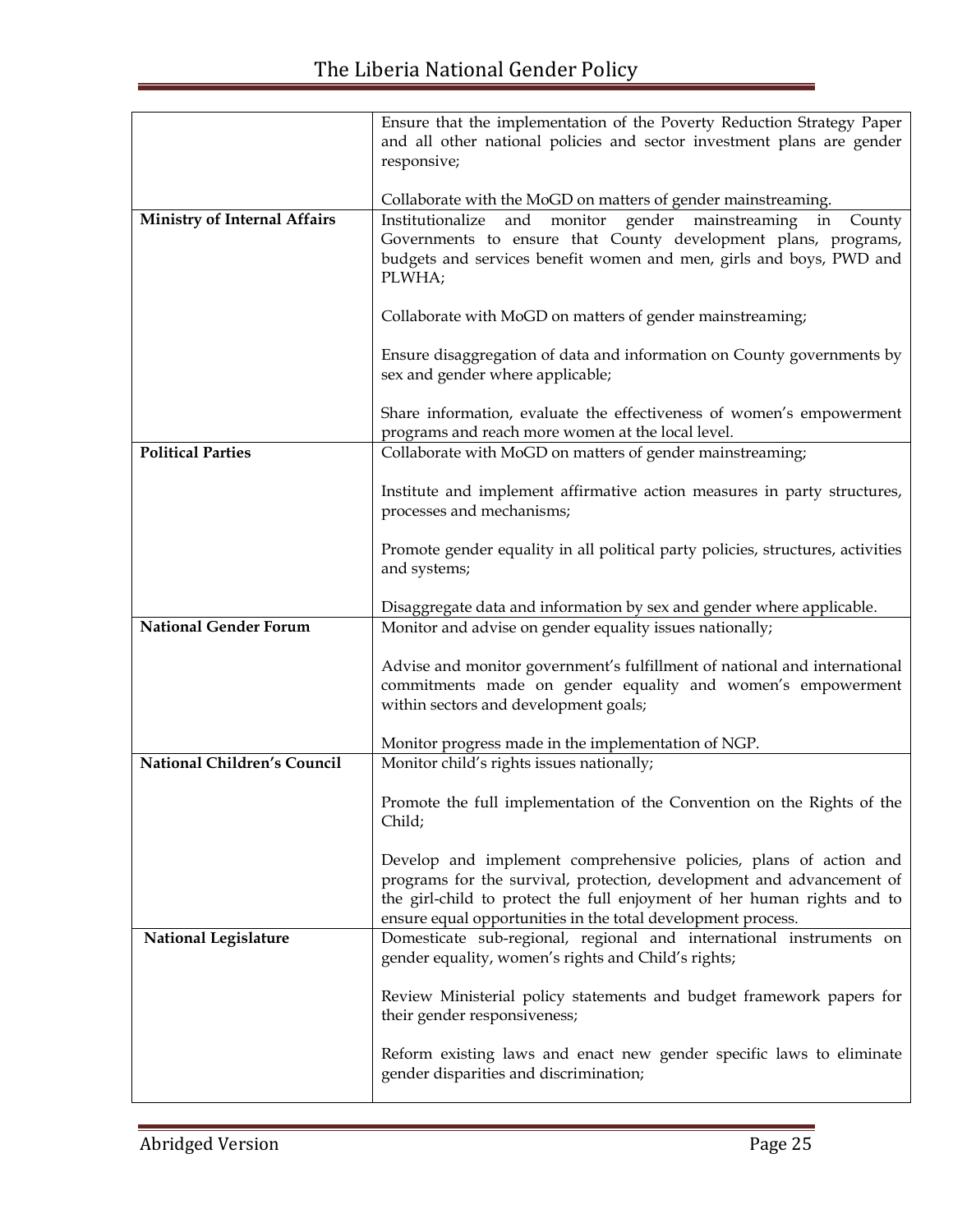|                                        | Commit adequate resources for implementation of gender related<br>activities;                                                                                                                                                                                                                            |
|----------------------------------------|----------------------------------------------------------------------------------------------------------------------------------------------------------------------------------------------------------------------------------------------------------------------------------------------------------|
|                                        | Build capacity of parliamentarians in gender analysis, planning and<br>budgeting;                                                                                                                                                                                                                        |
|                                        | Establish appropriate mechanisms to monitor gender equality and equal<br>opportunities;                                                                                                                                                                                                                  |
|                                        | Monitor the implementation of international instruments that promote<br>gender equality and women's empowerment e.g. CEDAW and the Protocol<br>to the African Charter on the Rights of Women in Africa;                                                                                                  |
|                                        | Collaborate with MoGD and other appropriate institutions on matters of<br>gender mainstreaming.                                                                                                                                                                                                          |
| Civil Society - NGOs, CBOs<br>and FBOs | Collaborate with MoGD and other appropriate institutions on<br>matters of gender mainstreaming;                                                                                                                                                                                                          |
|                                        | Design and implement programs that address key intervention<br>areas of the NGP and hold Government accountable to its<br>commitment to gender equality;                                                                                                                                                 |
|                                        | Advocate for and provide legal aid to vulnerable and indigent<br>women and children;                                                                                                                                                                                                                     |
|                                        | Develop broad alliances to address the democratic deficit of the<br>very low share of women in the Legislature and Government;                                                                                                                                                                           |
|                                        | Develop proposals concerning the performance-based budgets and<br>engage in independent participatory evaluation and monitoring of<br>Government's programs for gender equality;                                                                                                                         |
|                                        | Advocate for gender sensitive policy formulation and legislation;                                                                                                                                                                                                                                        |
|                                        | Participate in Sector Working groups and County planning and<br>budgeting processes to advance gender equality;                                                                                                                                                                                          |
|                                        | Adapt the NGP into organizational policies, programs and<br>interventions;                                                                                                                                                                                                                               |
|                                        | Advocate for the domestication of all sub-regional, regional and<br>international instruments on gender equality and support                                                                                                                                                                             |
|                                        | reporting on them;<br>Translate and write 'Popular Versions' of sub-regional/regional<br>-<br>and international human rights instruments and relevant laws and<br>provisions in user friendly language for<br>constitutional<br>dissemination and creating awareness particularly in the rural<br>areas; |
|                                        | Promote affirmative action and non discrimination in all sectors;                                                                                                                                                                                                                                        |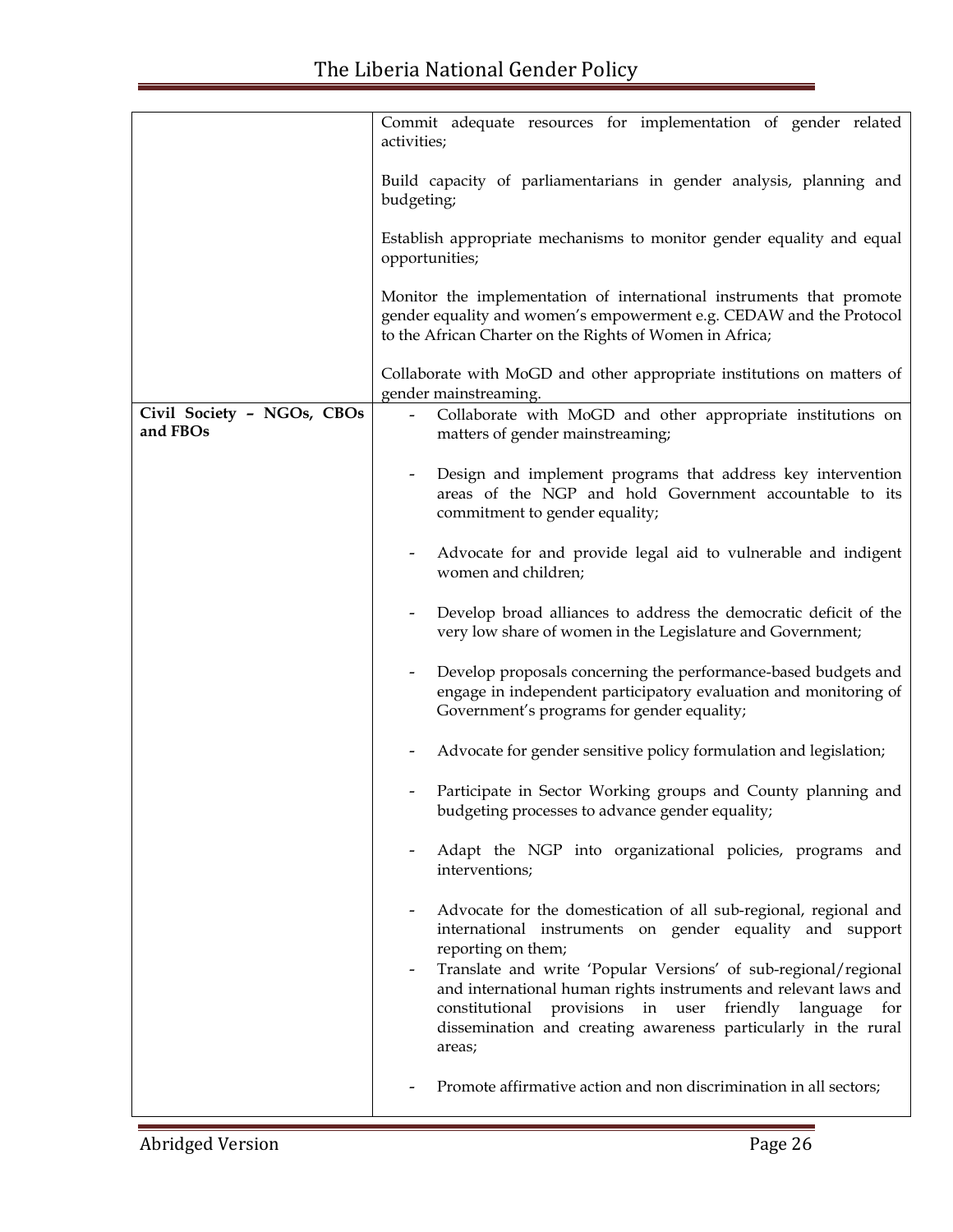|                             | Design programs for reaching out to vulnerable groups especially<br>PWD, PLWHA, the elderly and those with special needs to protect<br>them against GBV.                        |
|-----------------------------|---------------------------------------------------------------------------------------------------------------------------------------------------------------------------------|
| <b>Private Sector</b>       | Collaborate with MoGD and other appropriate institutions on<br>matters of gender mainstreaming;                                                                                 |
|                             | Ensure that gender equality principles are mainstreamed into<br>corporate policies and practices;                                                                               |
|                             | Ensure that essential products, supplies, and services are accessible<br>to both men and women, girls and boys especially the poor;                                             |
|                             | Provide incentives and support for women entrepreneurs;                                                                                                                         |
|                             | Undertake<br>corporate social responsibility<br>initiatives<br>and<br>interventions that promote gender equality;                                                               |
|                             | Institute and implement Affirmative Action measures.                                                                                                                            |
| <b>Media Organisations</b>  | Eliminate all gender stereotypes and negative portrayal of women in the                                                                                                         |
|                             | media;                                                                                                                                                                          |
|                             | Promote the positive coverage of women in the media;                                                                                                                            |
|                             | Publicize, inform, and educate the public about the NGP and create<br>awareness about gender equality;                                                                          |
|                             | Expose cases of GBV;                                                                                                                                                            |
|                             | Translate the NGP into organizational policies, projects and activities;                                                                                                        |
|                             | Adopt measures that promote gender mainstreaming in ICT and media<br>policies, programs and projects;                                                                           |
|                             | Institute and implement Affirmative Action measures;                                                                                                                            |
|                             | Collaborate with MoGD and other appropriate institutions on matters of<br>gender mainstreaming;                                                                                 |
| Academic<br>Research<br>and | Undertake research in line with the priorities of the NGP;                                                                                                                      |
| Organisations/institutions  | Facilitate the design of a national tool for collecting quantitative and<br>qualitative sex-disaggregated data in all sectors in order to track progress<br>on gender equality; |
|                             | Simplify and make gender data relevant to national and local development<br>of the country;                                                                                     |
|                             | Share research evidence on gender to influence policy, planning and<br>legislation;                                                                                             |
|                             | Build capacity in gender oriented research;                                                                                                                                     |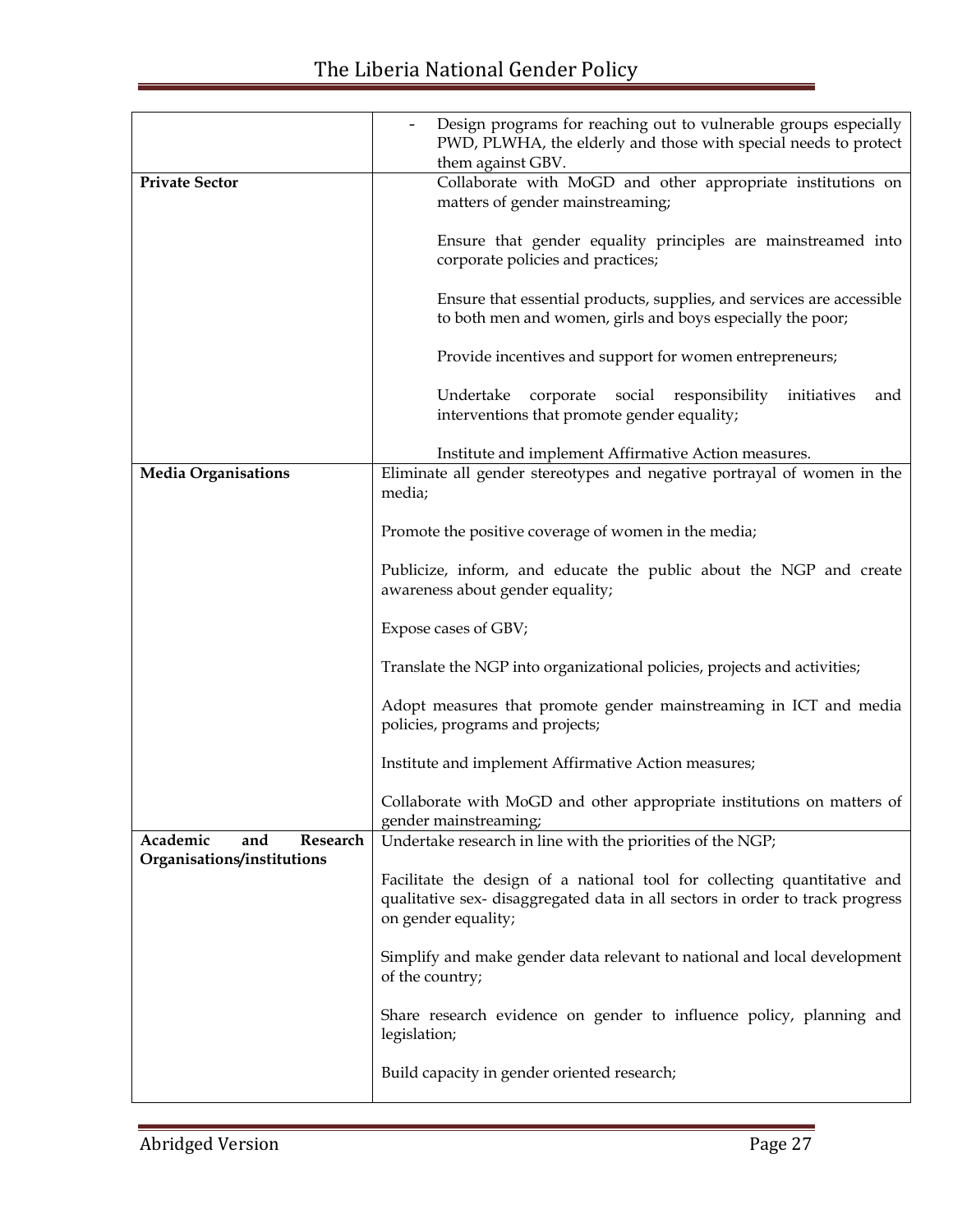|                             | Allocate sufficient resources towards gender related research projects;                                                                                                |
|-----------------------------|------------------------------------------------------------------------------------------------------------------------------------------------------------------------|
|                             | Collaborate with MoGD on matters of gender mainstreaming;                                                                                                              |
|                             | Translate the NGP into organizational policies, projects and activities.                                                                                               |
| <b>Development Partners</b> | Be mindful of and use the NGP in developing cooperation<br>partnerships;                                                                                               |
|                             | Establish<br>appropriate institutional/donor coordination<br>mechanisms for ensuring gender responsiveness of development<br>cooperation;                              |
|                             | Invest in capacity building programs for women in all sectors, and<br>also in research on determinants, barriers, future trends and<br>conditions for gender equality; |
|                             | Collaborate with MoGD and other appropriate institutions on<br>matters of gender mainstreaming;                                                                        |
|                             | Develop incentives for promoting gender equality and women's<br>empowerment in development cooperation.                                                                |

#### **6.0 MONITORING AND EVALUATION**

# **6.1 Monitoring, Evaluation and Reporting**

Internal and external monitoring mechanisms shall be developed to ensure high level accountability for meeting the national gender equality, women's empowerment and children development objectives. Overall monitoring, evaluation and reporting of NGP will be the responsibility of MoGD with National Gender Forum and the National Children's Council as key partners. Other players include, Gender Focal Points, County Gender Coordinators, LISGIS, women's NGOs and other CSOs.

Key tasks of M&E shall be to develop key gender and development indicators; define M & E Instruments; develop tools and conduct impact assessment for NGP; disseminate Information; and report to the National Gender Forum and National Children Council.

# **6.2. Overall Evaluation Indicators**

The following overall indicators, among others, will be used to evaluate the extent to which the purpose of the Policy is achieved as well as assess impact of the Policy on gender equality and women's empowerment. Baseline data on the following will be required to measure progress and impact.

- Proportion of population below poverty line by sex of household head;
- Percentage of women in the informal sector;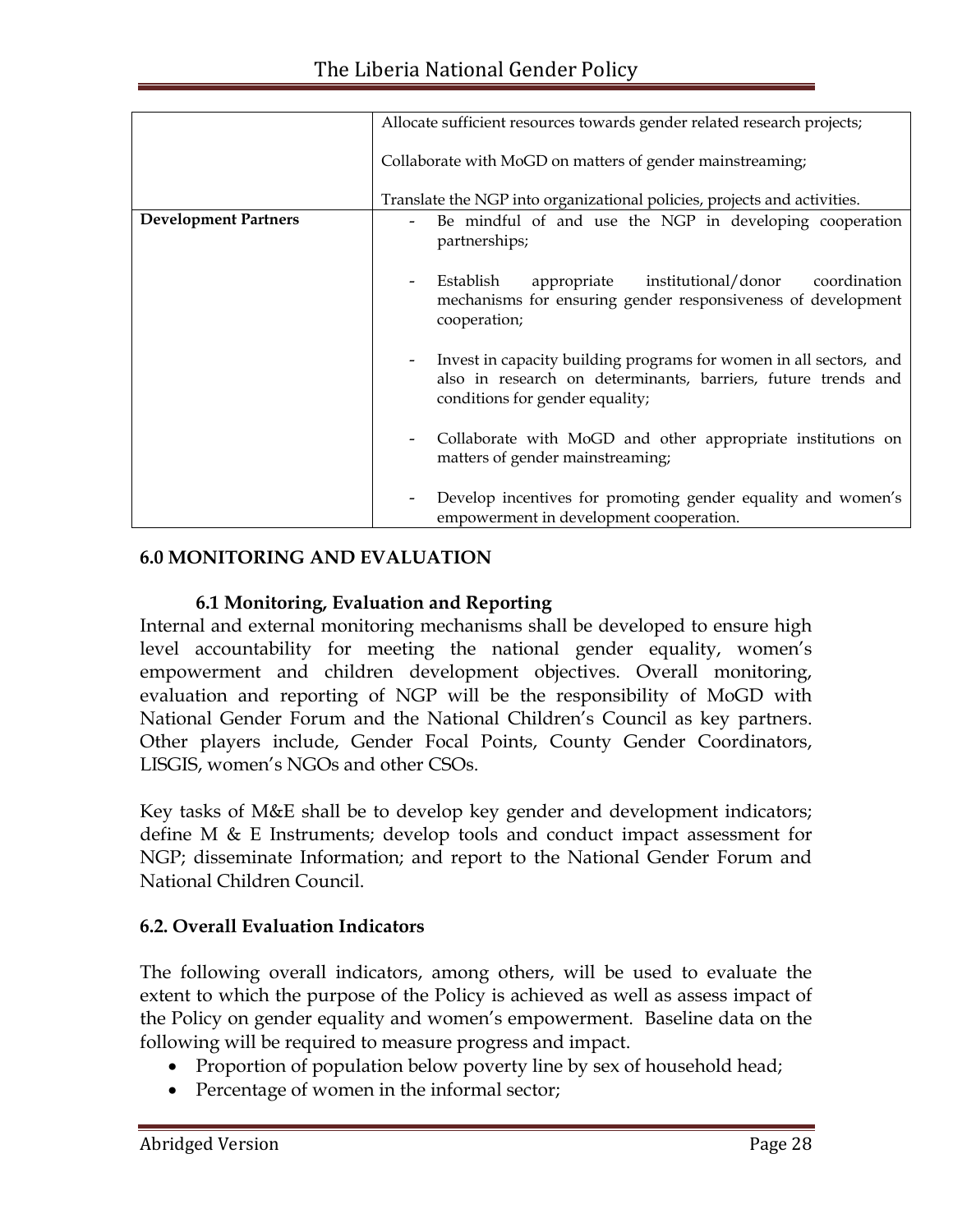- Percentage of population employed by sex and location;
- Proportion of population with registered land by sex and location;
- Proportion of population accessing and utilizing credit schemes by sex and industry;
- Proportion of businesses registered by type and sex of owners/promoters;
- Percentage of population accessing public services by sex, sector and location;
- Proportion of women in decision-making by sector and level;
- Proportion of girls in leadership positions by level;
- Maternal mortality ratio;
- Child mortality ratio;
- Incidence of GBV by region/location;
- Proportion of girls completing formal education by level;
- Adult literacy rate by sex and location;
- Percentage of PLWHA by sex and location;
- Percentage of PWD by sex and location.

#### **7.0 ENTRY POINTS AND OPPORTUNITIES**

The Government's commitment to gender equality and equity is reflected in the number of policies and programs towards enhancing the equality of men and women in Liberia. These are opportunities that can be tapped into. Monitoring and evaluation of the NGP shall be aligned within the frameworks of these instruments, laws and policies. Equally important entry points for reporting on progress by sectors in addressing gender inequality are the periodic sector reviews and public expenditure review.

**The Poverty Reduction Strategy Paper (PRSP) (2008-2011)** monitoring provides a strategic opportunity and entry point for assessing progress in the promotion of gender equality across sector and levels. Gender equity is a specific crosscutting issue in the PRSP. This requires that established mechanisms, indicators and benchmarks for tracking PRS performance institutionalize reporting on gender outcomes and impacts. The MoGD will tap into Government's commitment in ensuring that key PRS monitoring data collected are disaggregated by age and sex, which will facilitate MDG monitoring and the development of internationally comparable data.

# **Sector Investment Plans and Budget Framework paper**

Development and review of Sector Investment Plans, Ministerial Policy Statements and Budget Framework papers provide opportunities for strengthening M&E of gender equality, in line with the NGP.

**The Civil Service Reform Strategy (2008-2011)** is expected to mainstream gender; devise and implement an affirmative action program; draft and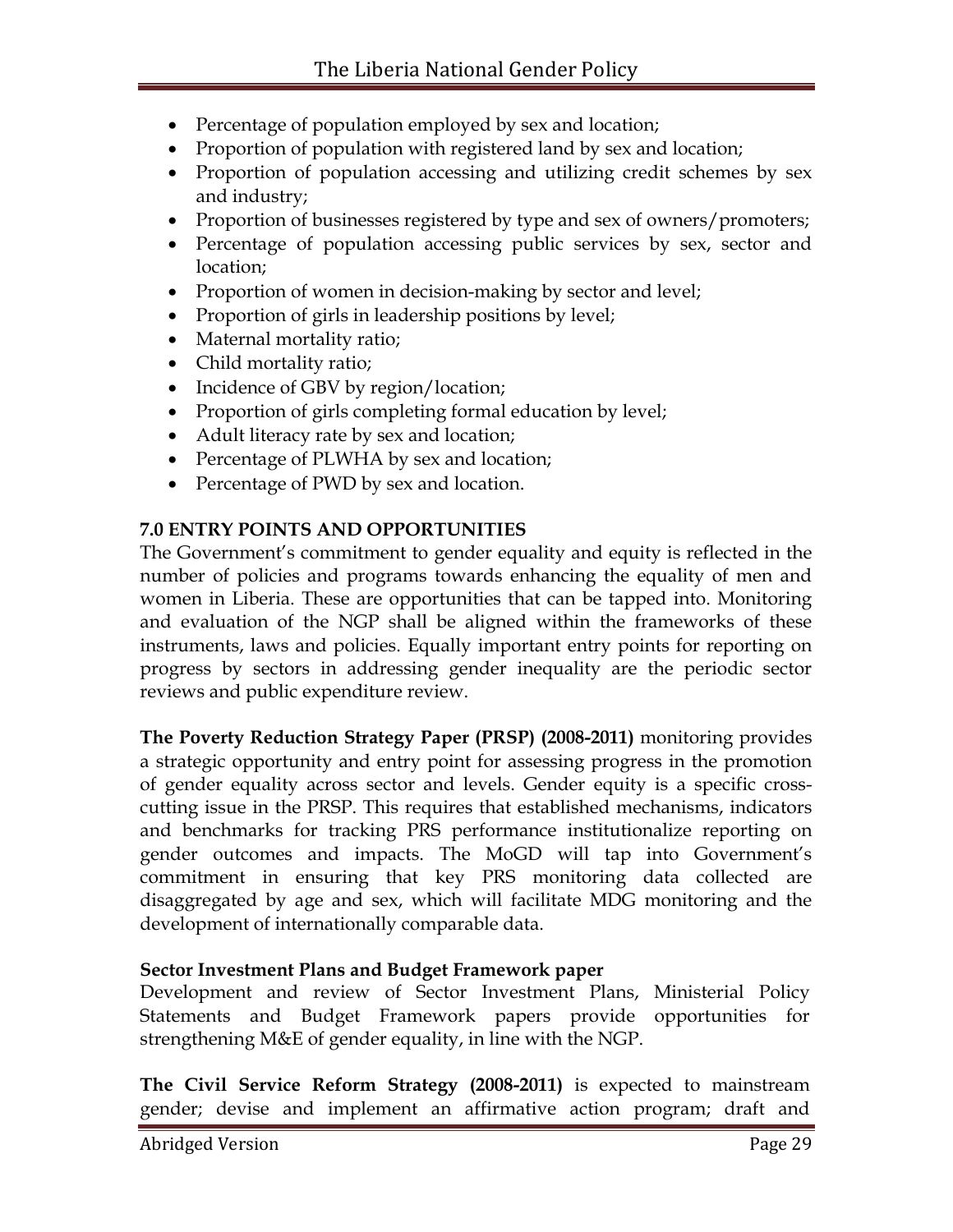implement a civil service-wide sexual harassment policy; establish Gender Focal Points in each Ministry, Agency and Corporations and ensure that female employees are given special attention in training and in mentoring.

**National Health Policy and National Health Plan (2007)** recognizes that equity, social justice and good governance are essential for health and social improvement. The pro-poor commitment of the Government will be demonstrated by concrete measures taken at all levels of health care provision. MoGD shall monitor implementation of this Policy to ensure that activities are gender sensitive and respond to the needs of women's reproductive health including reproductive rights as well as integrating HIV and AIDS within basic health delivery services.

**The National Action Plan on the UN Security Council Resolution 1325** addresses both the impact of war on women and women's contribution to conflict resolution and sustainable peace. It specifically calls for measures to ensure the protection and respect for women's human rights, measures to integrate women in all steps of peacekeeping, peacemaking and urges peace agreements to integrate gender perspectives.

Other policies and Plans that can be targeted by MoGD are the Result Focused Transitional Framework; National Gender-Based Violence Plan of Action (2006); Policy on Girl Child Education (2006); HIV and AIDS Strategic Plan of Action (2007); Food and Agricultural Policy (2007); Environmental Policy (2002); Mental health Policy (2009); Social Welfare Policy (2008); Labor Policy and the Gender Policy of Liberia National Police.

**International and Regional Commitments on Women's Rights and Gender Equality:** Liberia is a party to United Nations and African Union Instruments and Agreements on the promotion of gender equality and women's empowerment. Implementation of the National Gender Policy will translate into Government's accountability on its international and regional commitments.

# **Data Collection Systems**

The collection, analysis, reporting and dissemination of data and information through the already established periodic surveys, participatory poverty assessments and other related activities are critical entry points and opportunities for generating gender and sex disaggregated data and information for M  $&$  E on gender equality.

# **8.0 TIME FRAME FOR THE NGP**

The time frame for the Liberia National Gender Policy shall be 10 years (2010 – 2020). A mid term evaluation of the Policy shall be carried out after five years of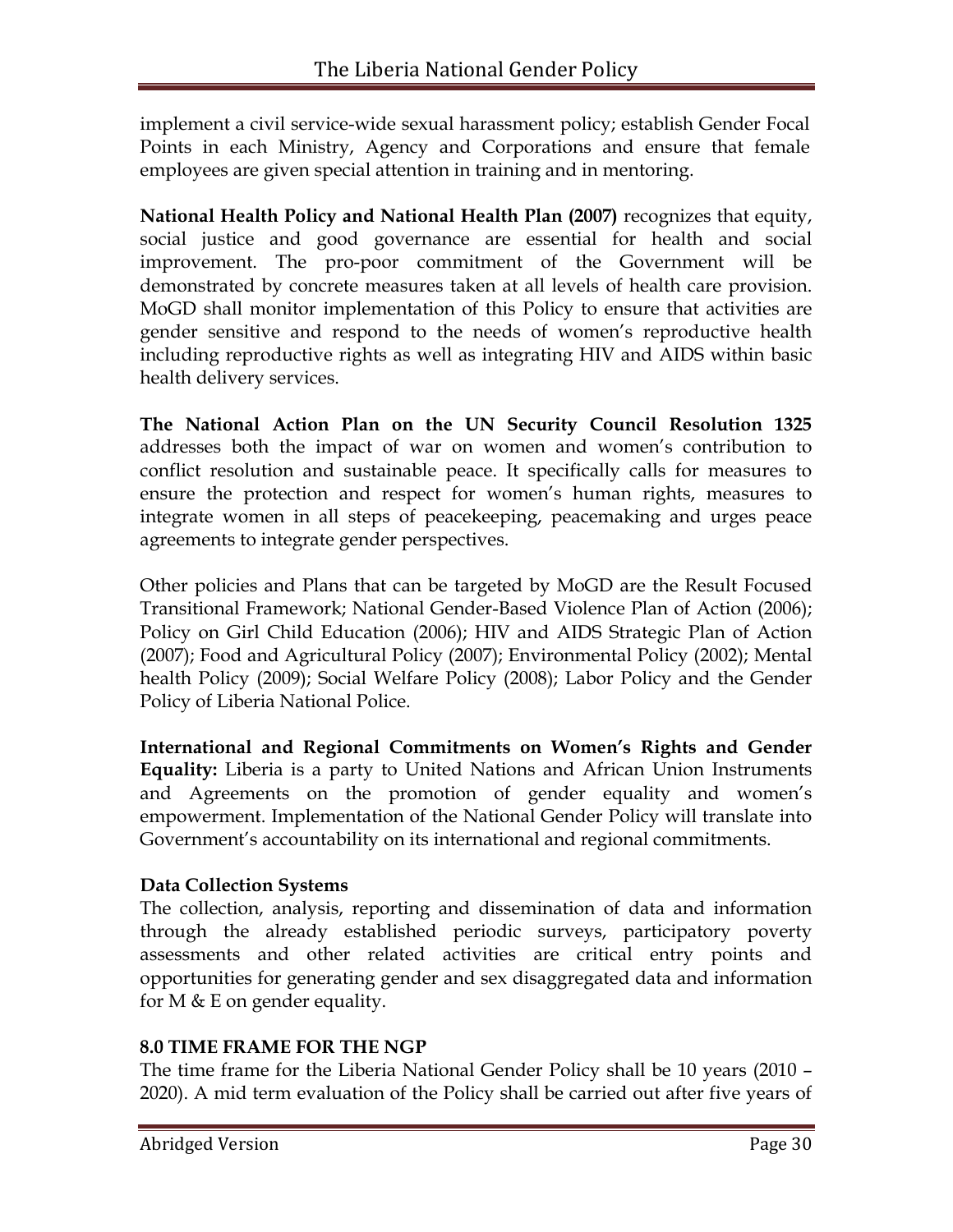implementation. Terminal and ex-post evaluations will also be conducted at the end of ten years of implementation of the Policy as appropriate.

#### **GLOSSARY**

*"Affirmative action"* means a policy or a program that seeks to redress past discrimination through active measures to ensure equal opportunity in all spheres of life.

*"Care-giver"* means any natural person who provides emotional, physical and social care and support services.

*"Discrimination"* means any distinction, exclusion or restriction which has the effect or purpose of impairing or nullifying the recognition, enjoyment or exercise, by any person, of human rights and fundamental freedoms in the political, economic, social, cultural, civil or any other field.

*"Equal Opportunities for Women and Men"* The absence of barriers to economic, political, and social participation on the grounds of sex.

*"Empowerment"* The process of gaining access and developing one's capacities with a view to participating actively in shaping one's own life and that of one's community in economic, social and political terms.

*"Gender based violence"* means all acts perpetrated against women, men, girls and boys which cause or could cause them physical, sexual, psychological, and economic harm, including the threat to take such acts; or to undertake the imposition of arbitrary restrictions on or deprivation of fundamental freedoms in private or public life in peace time and during situations of armed or other forms of conflict.

*"Gender Issue" –* Statistical or social indicator of inequality between men and women arising from discrimination and/or marginalization within society.

*"Gender Division of Labor"*- Refers to the allocation of different jobs or types of work to men and women, usually by tradition and custom.

*"Gender Blind"-* Ignoring/failing to address the gender dimension as opposed to gender sensitivity or gender neutral.

*"Gender Neutral"-* Having no differential positive or negative impact for gender relations or equality between women and men

*"Gender Sensitive"-*Addressing and taking into account the gender dimension.

*"Gender equality"* means the equal access to opportunities, including resources, by women and men, as well as girls and boys.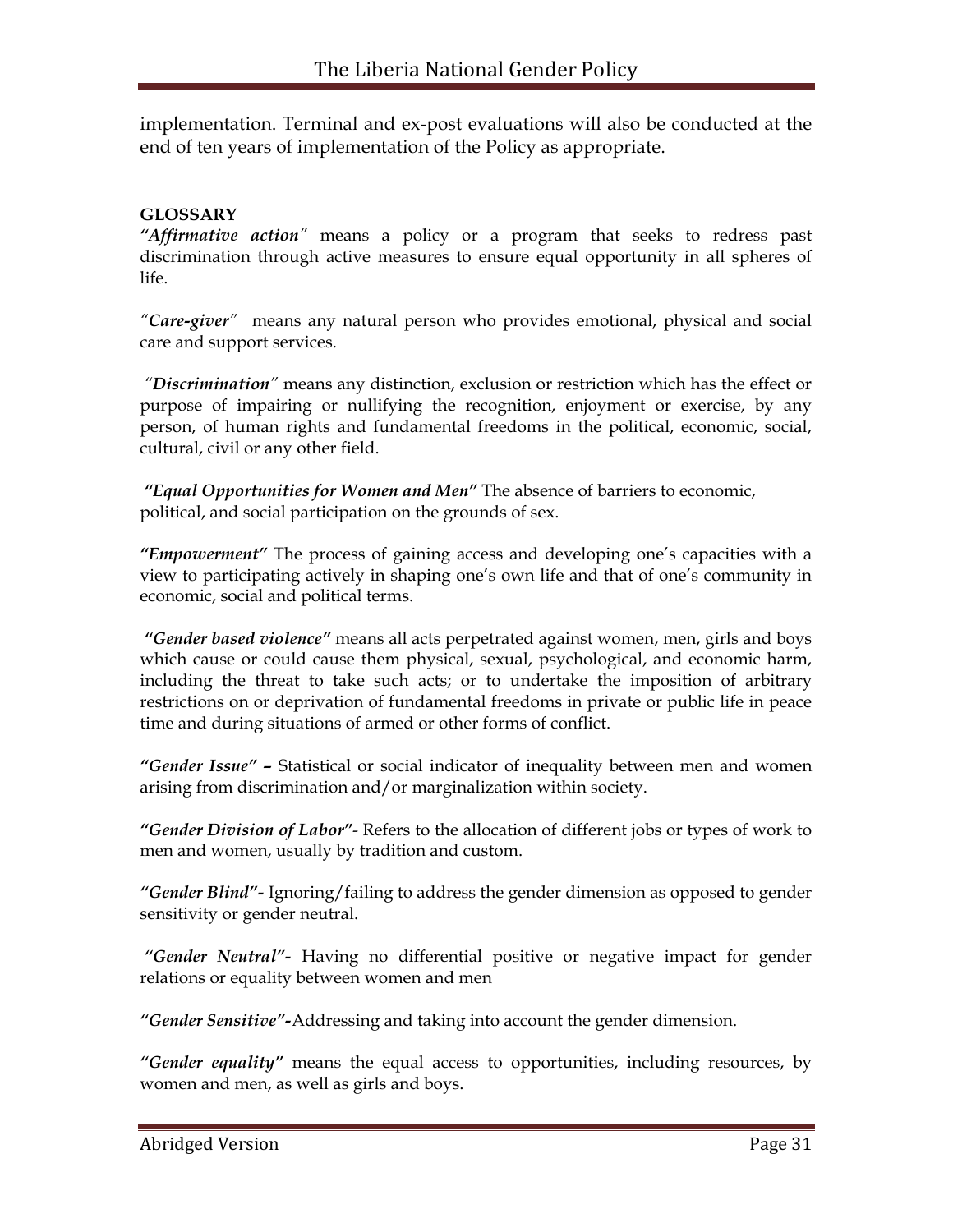*"Gender equity"* means just distribution of benefits, rewards and opportunities in which relations between women, men, girls and boys are based on respect for differences.

*"Gender Analysis"-* The study of differences in the conditions, needs, participation rates, access to resources and development, control of assets, decision-making powers, etc. between women and men and their assigned gender roles.

*"Gender Planning"-* An active approach to planning which takes gender as a key variable or criteria and which seeks to integrate an explicit gender dimension into policies or actions.

"Gender Integration" - Taking into account both the differences and inequalities between women and men in program planning, implementation, and evaluation. The roles of women and men and their relative power affect who does what in carrying out an activity and who benefits. Taking into account the inequalities and designing programs to reduce them should contribute not only to more effective development programs but also to greater social equity and equality.

*"Gender Budgeting"*- Gender budgeting seeks to ensure that public resources are used to meet the different needs and interests of women and men, girls and boys equitably.

*"Gender Indicators"-* These measures gender-related changes in society over time. They provide direct evidence of the status of women, relative to some agreed normative standards or explicit reference group.

*"Gender Gap" -* The gap in any sector of analysis between women and men in terms of their level of participation, access, rights, remuneration or benefits.

*"Gender mainstreaming"* means the process of assessing the implications for women and men of any planned action, including legislation, policies or programs, in any area and at all levels; it is a strategy for making women's as well as men's concerns and experiences an integral dimension in the design, implementation, monitoring and evaluation of policies and programs in all political, economic and societal spheres so that women and men benefit equally and inequality is not perpetuated.

*"Gender stereotypes"* means the beliefs held about characteristics, traits and activity domains that are deemed appropriate for women and men based on the typical roles of women and men both domestically and socially.

*"Human Rights of Women"* The rights of women and the girl child are inalienable, integral and indivisible part of universal human rights.

*"Human Trafficking"* means the recruitment, transportation, harboring or receipt of persons, by means of threat, abuse of power, position of vulnerability, force or other forms of coercion, abduction, fraud or deception to achieve the consent of a person having control over another person for the purpose of exploitation.